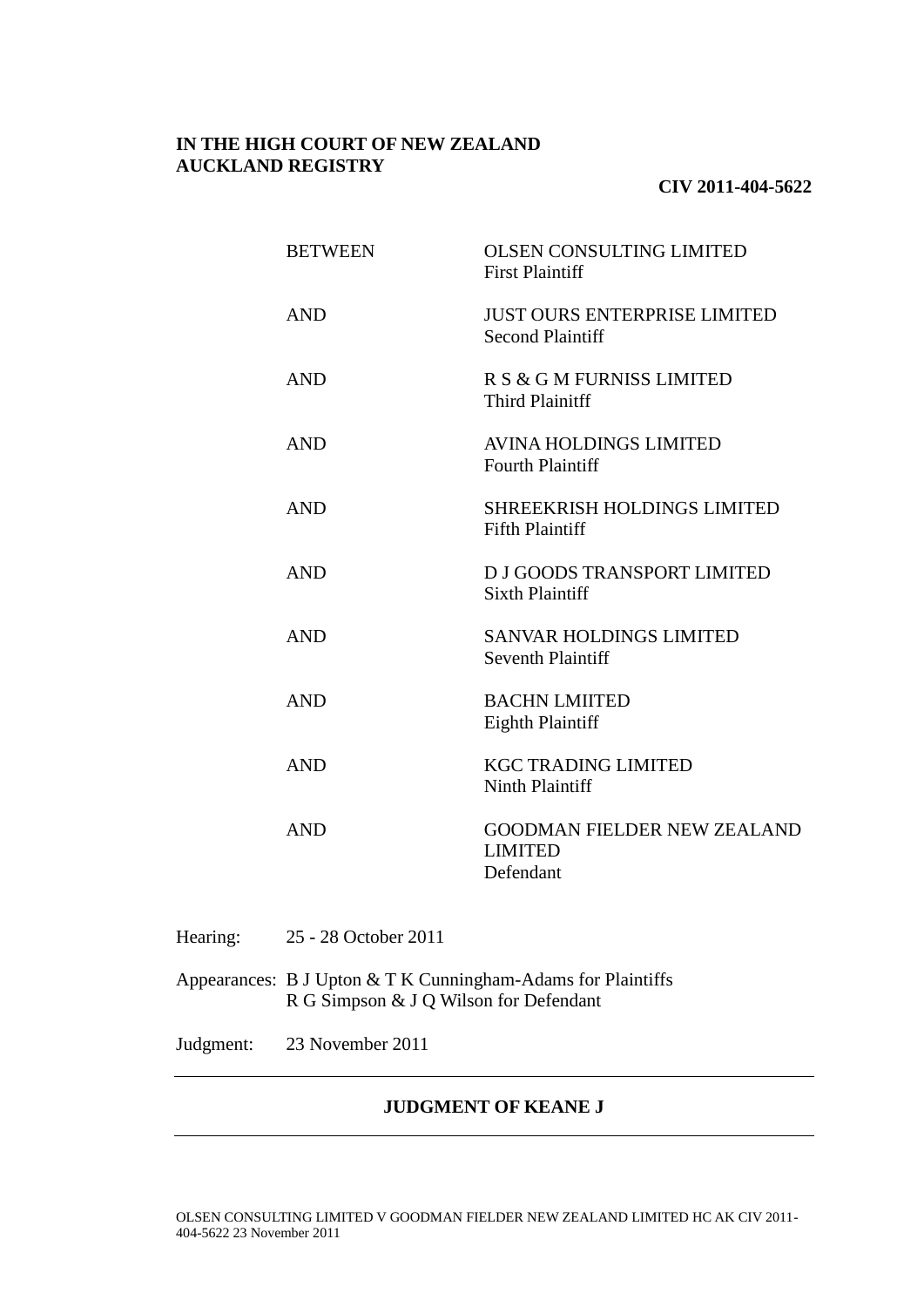This judgment was delivered by on 23 November at 4.30 pm pursuant to Rule 11.5 of the High Court Rules.

Registrar/ Deputy Registrar

Date:

Solicitors: Ben.Upton@simpson grierson.com for Plaintiffs Ralph.Simpson@bellgully.com for Defendant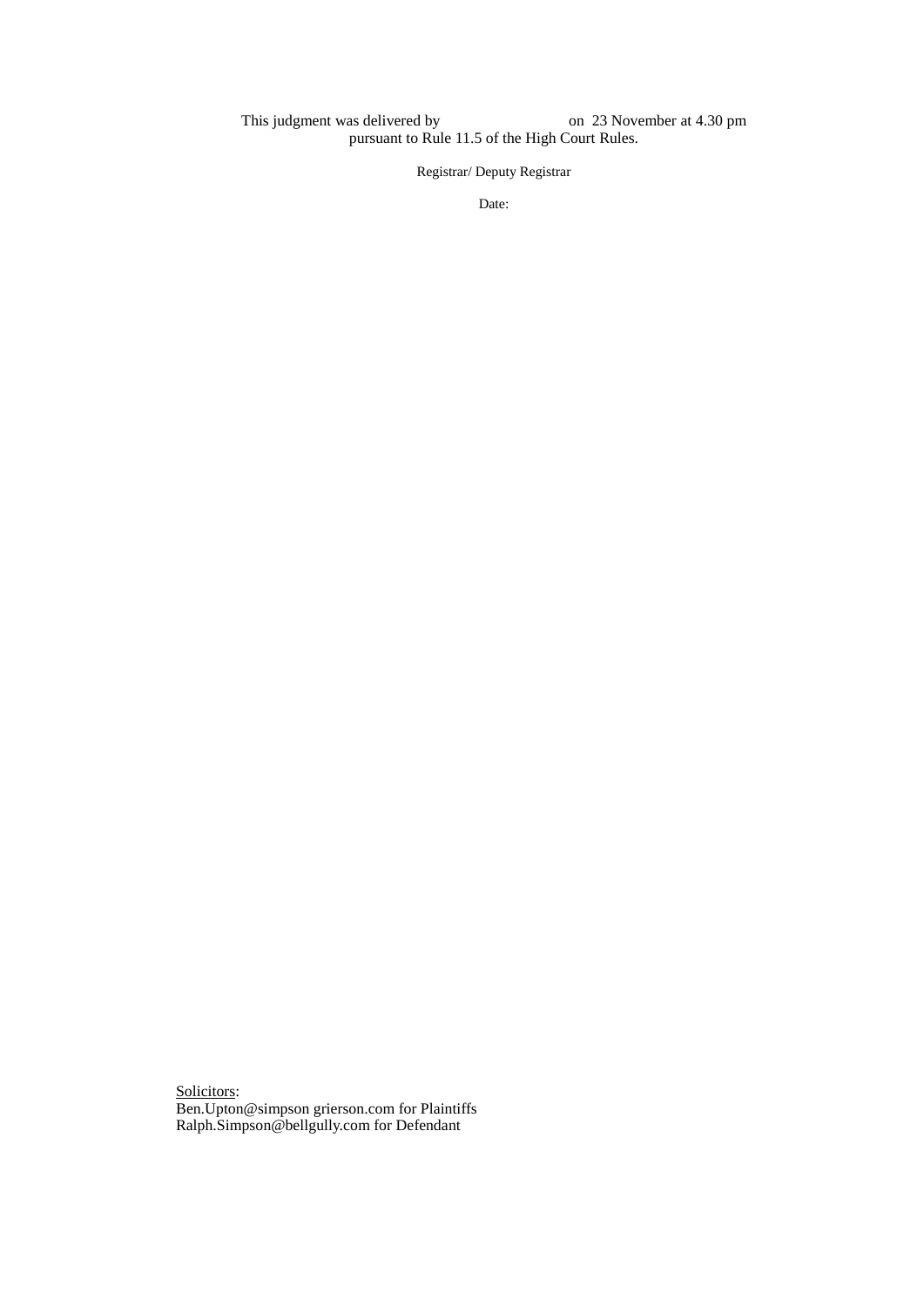[1] In 2008 Goodman Fielder introduced a new uniform agreement to govern its relationship with its delivery contractors, all or most of whom are one man companies, some 130 nationwide. To do this it terminated by notice, as it was entitled to do, the contracts of its then contractors. It resumed its relationship with many, perhaps most, under the terms of the new agreement. It also engaged some new contractors.

[2] Under this new agreement contractors were to be paid a commission fee fixed by Goodman Fielder on the basis of its 'costing model'; a model that was either the same as or closely akin to the model on the basis of which contractors' fees had been calculated under the contracts the 2008 agreement replaced.

[3] When contractors entered the 2008 agreement, Goodman Fielder told each of them what commission fee they could anticipate and showed each a 'cost model', a statement of their assumed efficient delivery costs (their total capital, operating and labour costs with a percentage margin) and their assumed efficient merchandising costs (a labour cost without a margin for shelving the product delivered).

[4] Goodman Fielder did not then disclose to them how it had fixed each of those costs or the hours it had allowed them to complete deliveries and merchandising. Nor did it disclose the formula by which it had translated their assumed annual delivery costs to a cost per unit expressed in the commission fee they were to receive for volumes delivered. The contractors, as the agreement itself says, had to decide for themselves whether that fee, however calculated, would allow them an adequate income, when set against their likely outgoings and hours of work. They must have accepted that it would.

[5] In August 2011, after having made an extensive unilateral review of each contractor's assumed efficient delivery and merchandising costs (a review principally of the distances they travelled set against GPS and public records, and the time they took to travel and to shelve the product, the latter set against time and motion studies), Goodman Fielder notified contractors of the result. It notified a few that their fees were to remain the same, or might even increase. It notified most that their fees were to reduce. The nine, whose proceeding this is, were amongst the most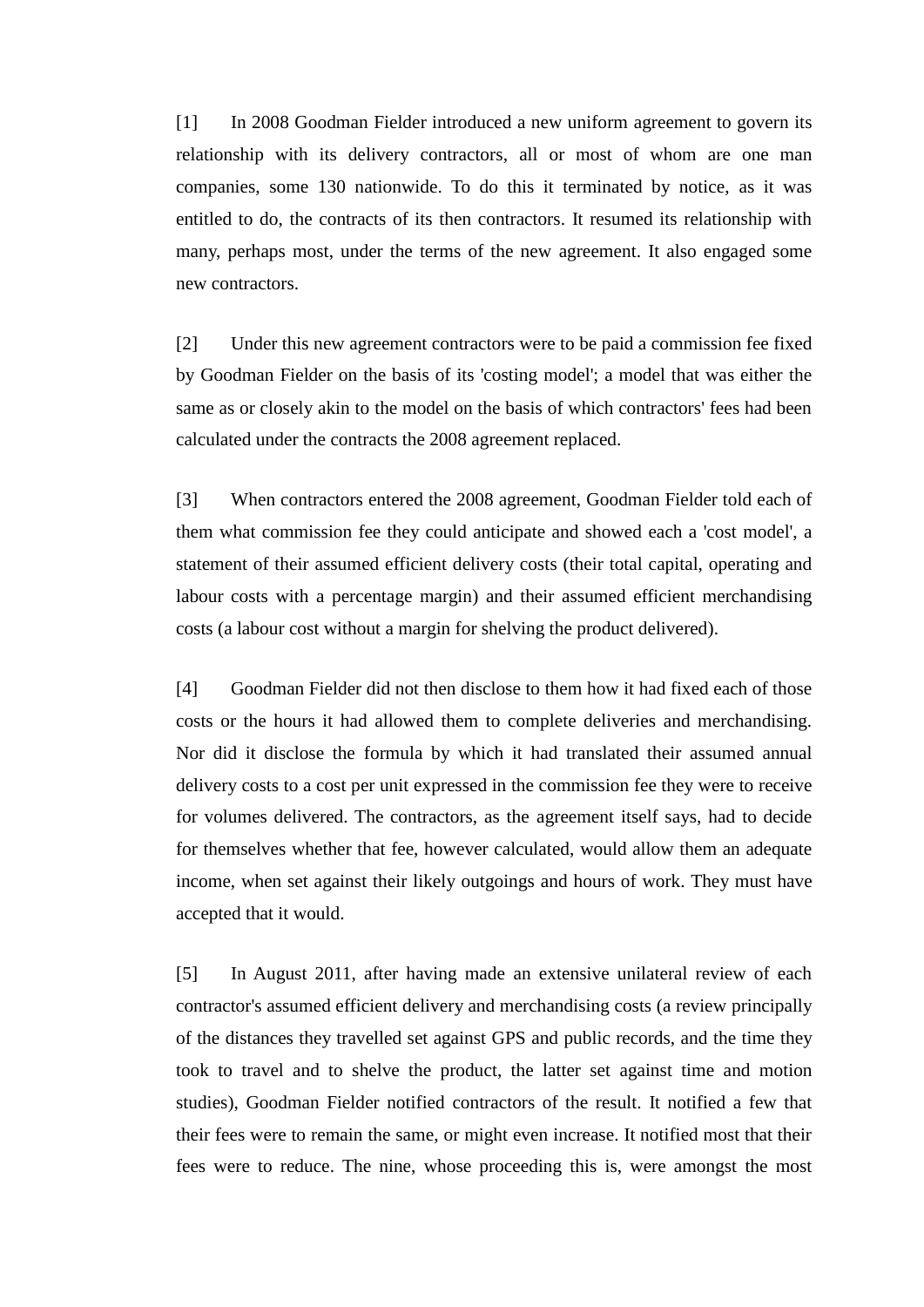severely affected. Their fees, they were told, were to reduce between 14 - 42%. (That has since been revised, but their fees are still presently to reduce between 11 - 26%.)

[6] On 29 August 2011 these nine contractors, and 16 others, contested Goodman Fielder's exercise of the right of unilateral review on which it had relied; that given it by clause 9.3 of the agreement to 'review and revise rates ... at any time ... by giving notice in writing to the contractor', subject only to that revision being based on its 'costing model', a copy of which the contractor was entitled to. Their right to an annual review, they contended, had to come first. Goodman Fielder's right was complementary and subordinate. They invoked the disputes process.

[7] Goodman Fielder, for its part, held to its right to make these unilateral revisions on review and to give them immediate effect, subject only to doing so without malice, or caprice, and without being arbitrary. These nine contractors, it contended, and perhaps the 16 others, had since 2008 been receiving unjustifiable windfall returns, not enjoyed by others, or not to the same extent.

[8] On 12 September 2011, therefore, the nine brought this proceeding seeking declaratory and interim and final injunctive relief, contending that Goodman Fielder was in breach of contract and of a fiduciary duty to act in good faith and by a fair process. And on 13 September 2011, at a case conference before Winkelmann J, Goodman Fielder undertook not to reduce their commission fees until after the hearing just recently concluded; and they and Goodman Fielder agreed in the interim to discuss in good faith on what basis, if at all, their commission fees were susceptible of unilateral review.

[9] No agreement as to that issue was reached before the hearing but Goodman Fielder did disclose its 'costing model' and also by degrees, and finally in its affidavit evidence, how it had on the unilateral review calculated each of the nine contractors' assumed efficient delivery and merchandising costs. It disclosed, in particular, the distances it had assessed they travelled, and the hours it had allowed them to make deliveries and to shelve product, and their hourly rate.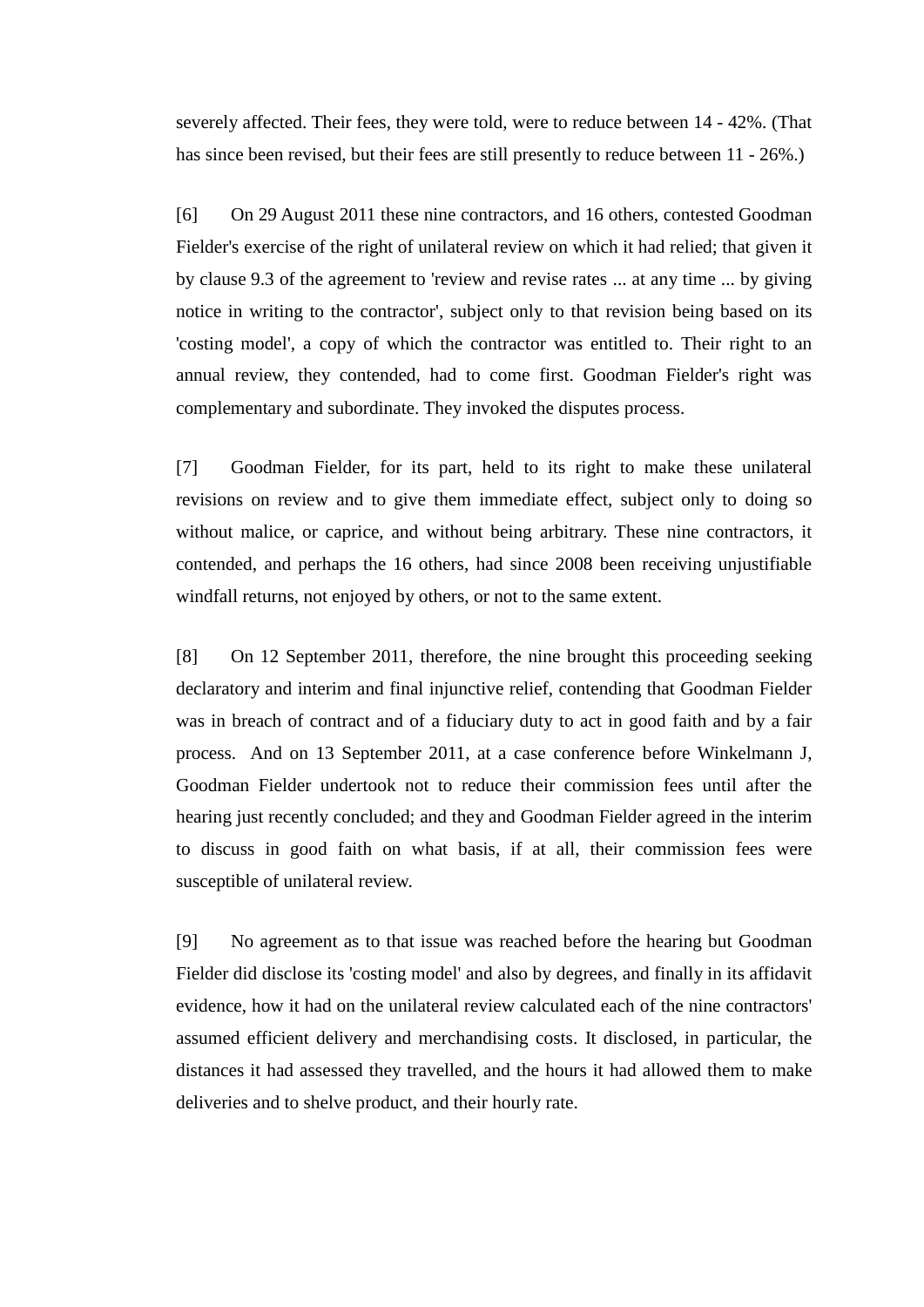[10] At the hearing itself the terms of the 2008 agreement, most especially those requiring or permitting review, inevitably came under closer scrutiny, as did whether Goodman Fielder's review of contractors' costs had been accurate and fair. The nine contractors confirmed, when cross examined, the extent to which they accepted or contested the accuracy of Goodman Fielder's unilateral revisions.

[11] At the end of the hearing, Goodman Fielder gave an undertaking not to reduce the commission fees of the nine contractors until 1 December 2011 at least; and, in the meantime, to undertake with each, so far as it is practicable, an annual review. In a joint memorandum since, counsel have identified what is not in dispute and the three issues still to be resolved.

[12] The first issue is as to the relationship between Goodman Fielder and the contractors. Is it solely in contract or is it also fiduciary? The second is as to the scope of Goodman Fielder's unilateral right of review. Is it subordinate to and does it merely complement the annual shared review that the agreement also requires, or is it free standing? If it is the latter may Goodman Fielder act on the letter of the power or is it constrained by any equitable or implied principle?

[13] The third issue is as to what declaratory and injunctive relief, if any, the contractors entitled to, more especially given Goodman Fielder's undertaking.

# **Nature of relationship**

[14] The nine contractors contend primarily that the 2008 agreement does not permit Goodman Fielder to reduce their commission fees unilaterally without there having first been an annual review, and that Goodman Fielder may only exercise this right between annual reviews to alter their commission fees to reflect unavoidable externally imposed costs.

[15] Goodman Fielder contests that interpretation. It says that its unilateral right of review is not dependent on there having been a prior annual review and that, in contrast to that review, it is entitled not merely to review but to change the contractors' cost inputs and thus their fee rates. Also that it may impose such changes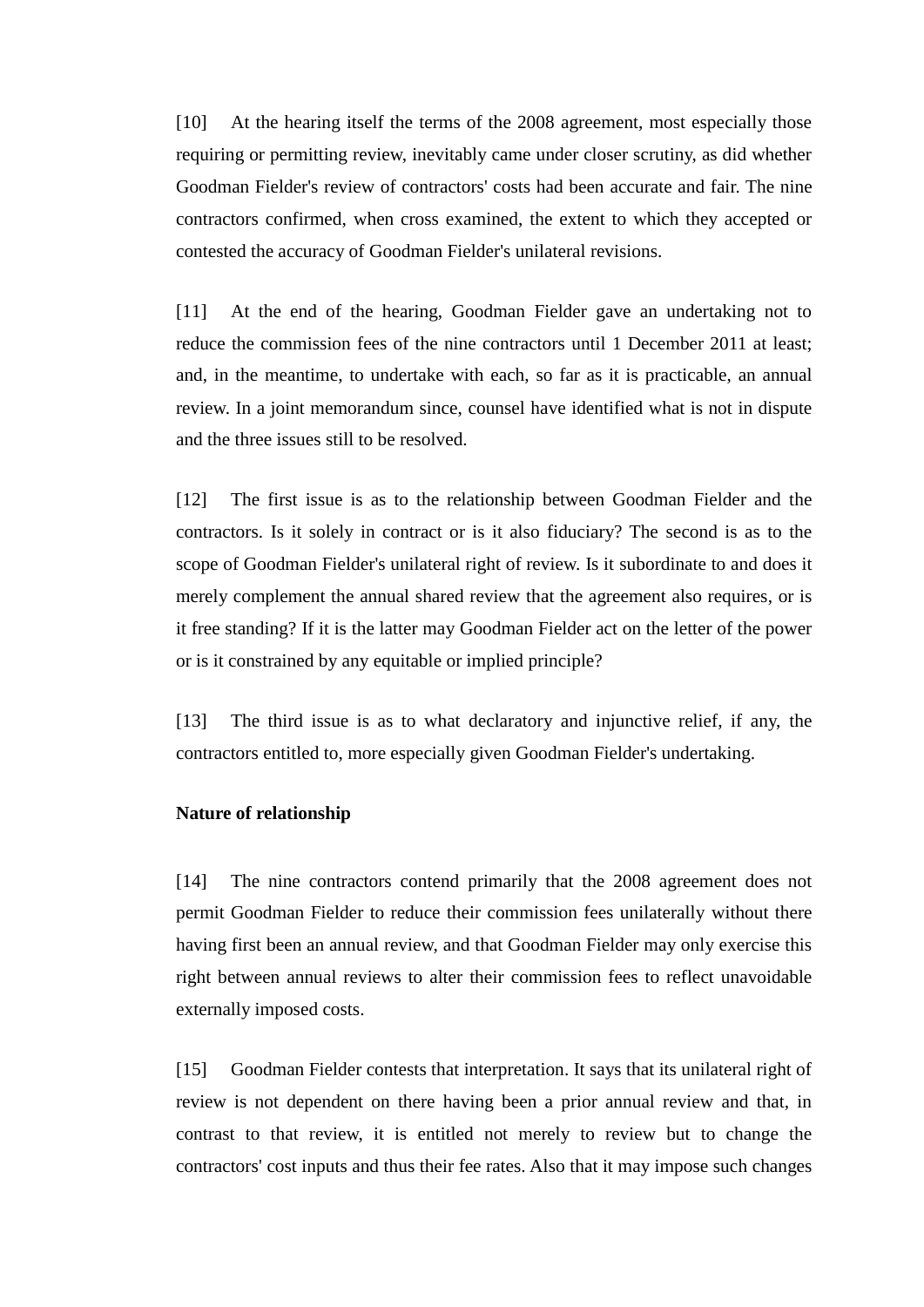immediately even where the disputes process is invoked, subject only to notice and the duty not to act maliciously, capriciously or arbitrarily.

[16] The nine contractors say as well that even if Goodman Fielder does have as complete a unilateral right of review as it contends it does, they and Goodman Fielder are in a fiduciary relationship; a relationship that arises precisely because they are rendered vulnerable to Goodman Fielder's serial exercises of will, if only potentially, as a result of Goodman Fielder possessing this contested power to review their commission fees and a number of other unilateral powers.<sup>1</sup>

[17] Goodman Fielder, they contend, may not then exercise any of its unilateral rights solely for its own advantage and at their expense. It is obliged to act in good faith and by a fair process. That at least, they say, requires Goodman Fielder not to reduce their commission fees without first giving them an opportunity to respond and to negotiate and, if need be, to have any dispute resolved by mediation and arbitration under the agreement.

[18] Goodman Fielder, the contractors contend, has acted in breach of that duty by drastically reducing their commission fees on one week's notice, without consulting them first, and without then giving them any reasons, and has compounded that breach since by insisting on its right to impose those reduced rates immediately without engaging first in the disputes process. Goodman Fielder contends in response that it has done no more than to act on its unilateral right and denies that it is under any inhibiting duty to subordinate its interests to theirs.

[19] The relationship between them, Goodman Fielder contends, is not 'inherently fiduciary' like those of 'solicitor and client, trustee and beneficiary, principal and agent, doctor and patient'.<sup>2</sup> Nor is it one, because of any peculiar feature, that entitles them to look to it in trust and confidence or to have any legitimate expectation that it will act 'solely and selflessly' in their interests rather than its own.<sup>3</sup>

 $\mathbf{1}$ <sup>1</sup> *Frame v Smith* [1987] 2 SCR 99; *DHL International (NZ) Ltd v Richmond Ltd* [1993] 3 NZLR 10 (CA).

<sup>2</sup> *Chirnside v Fay* [2007] 1 NZLR 433 at[73].

<sup>3</sup> Ibid at [80]; *Hospital Products Ltd v United States Surgical Corporation* (1984) 156 CLR 41 at 96 - 97; *DHL International (NZ) Ltd v Richmond Ltd* at 23; *Paki v Attorney General* [2009] 1 NZLR 72 (HC) at [133] - [134]; *Paki v Attorney-General* [2009] NZCA 584.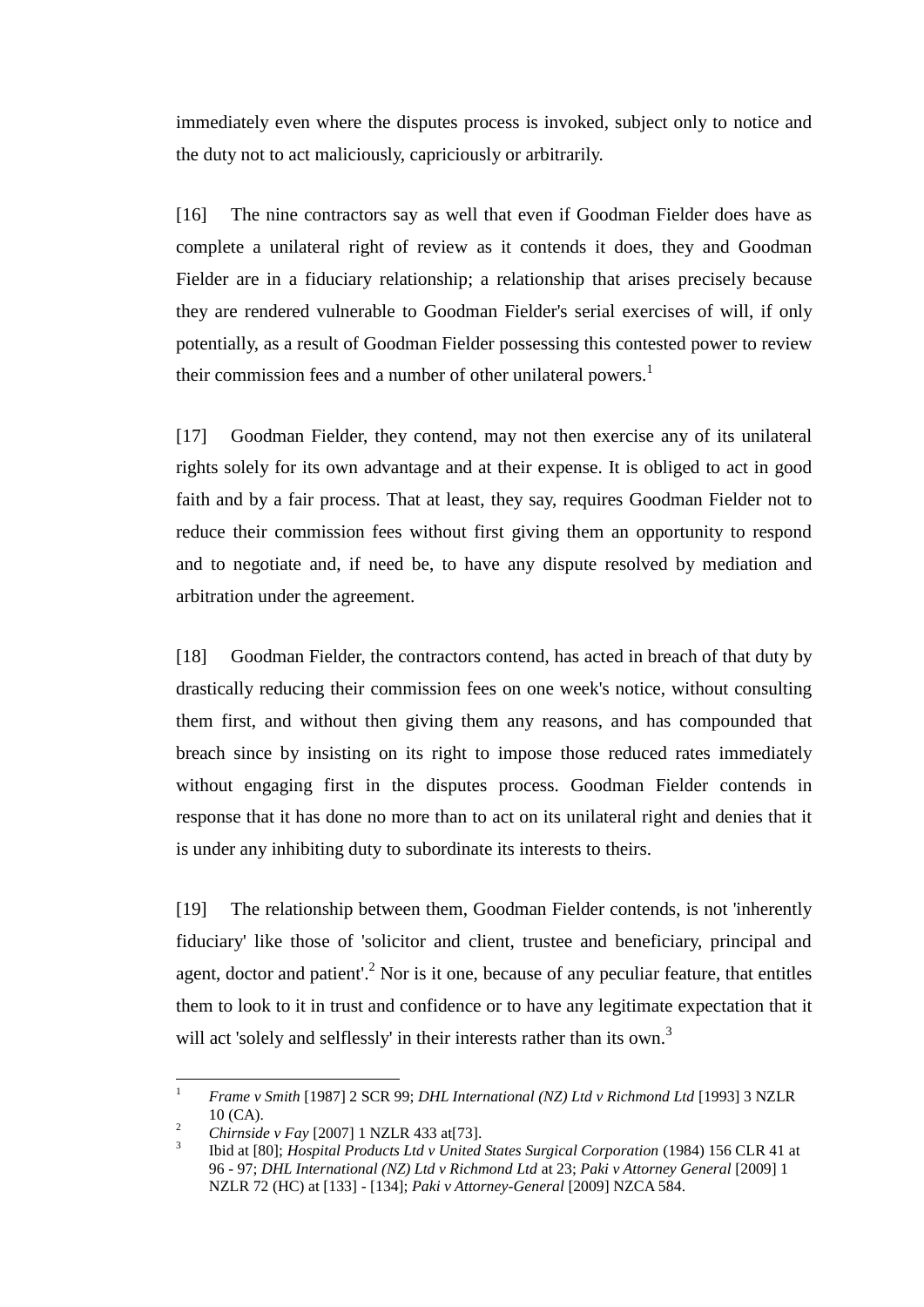[20] The decisive issue, Goodman Fielder says, is not whether under the agreement 'ascendency, influence, vulnerability, trust, or dependence' in some sense figure. It is whether any such features so coalesce as to 'so implicate' it in the contractors' 'affairs', or 'so align' it in 'the protection or advancement' of their interests that they enjoy a 'fiduciary expectation'.<sup>4</sup> Goodman Fielder denies that any such features in the relationship coalesce with that effect.

[21] The unilateral powers that Goodman Fielder has reserved to itself under the contract, it says in this context as well, are reserved legitimately and are to be given express effect subject only to this. Where those powers themselves state the purpose they are to serve, or prescribe any standard for their exercise, they must be exercised consistently. That apart, those powers lie within its discretion to exercise as long as it does not act maliciously, capriciously or arbitrarily.<sup>5</sup>

[22] At the level of principle Goodman Fielder's analysis seems to me to be accurate and the contractors have not at that level, it seems to me equally, challenged it in any significant way. Where they differ from Goodman Fielder, and what matters finally, is how those principles apply, to the extent that they do.

[23] As to whether the relationship is fiduciary, what seems to me to be decisive is how Goodman Fielder and the contractors, in reality Goodman Fielder, have chosen to define their relationship; what rights the agreement secures to contractors and on what conditions; what rights Goodman Fielder has reserved to itself; and on what issues each is entitled to have recourse to the disputes process that can culminate in an arbitral award.

[24] Such a survey is also called for in order to set in context Goodman Fielder's unilateral right of review, both to give sensible effect to the words in which it is expressed and to decide whether Goodman Fielder has exercised it consistently with

 $\overline{a}$ 

<sup>4</sup> Professor Finn "The Fiduciary Principle" in TG Youdan (ed) *Equity, Fiduciaries, and Trusts*  (Law Book Company, Sydney 1989).

<sup>5</sup> *Esso Petroleum Ltd v Addison* [2003] EWHC 1730; *Esso Petroleum Ltd v Addison* [2004] [2004] EWCA Civ 1470; *Vodafone Pacific Ltd v Mobile Innovations Ltd* [2004] NSWCA 15; *Paragon Finance plcl v Staunton* [2002] 1 WLR 685 (CA); *Gan Insurance Co Ltd v Tai Ping Insurance Co Ltd* [2001[ EWCA Civ 1047.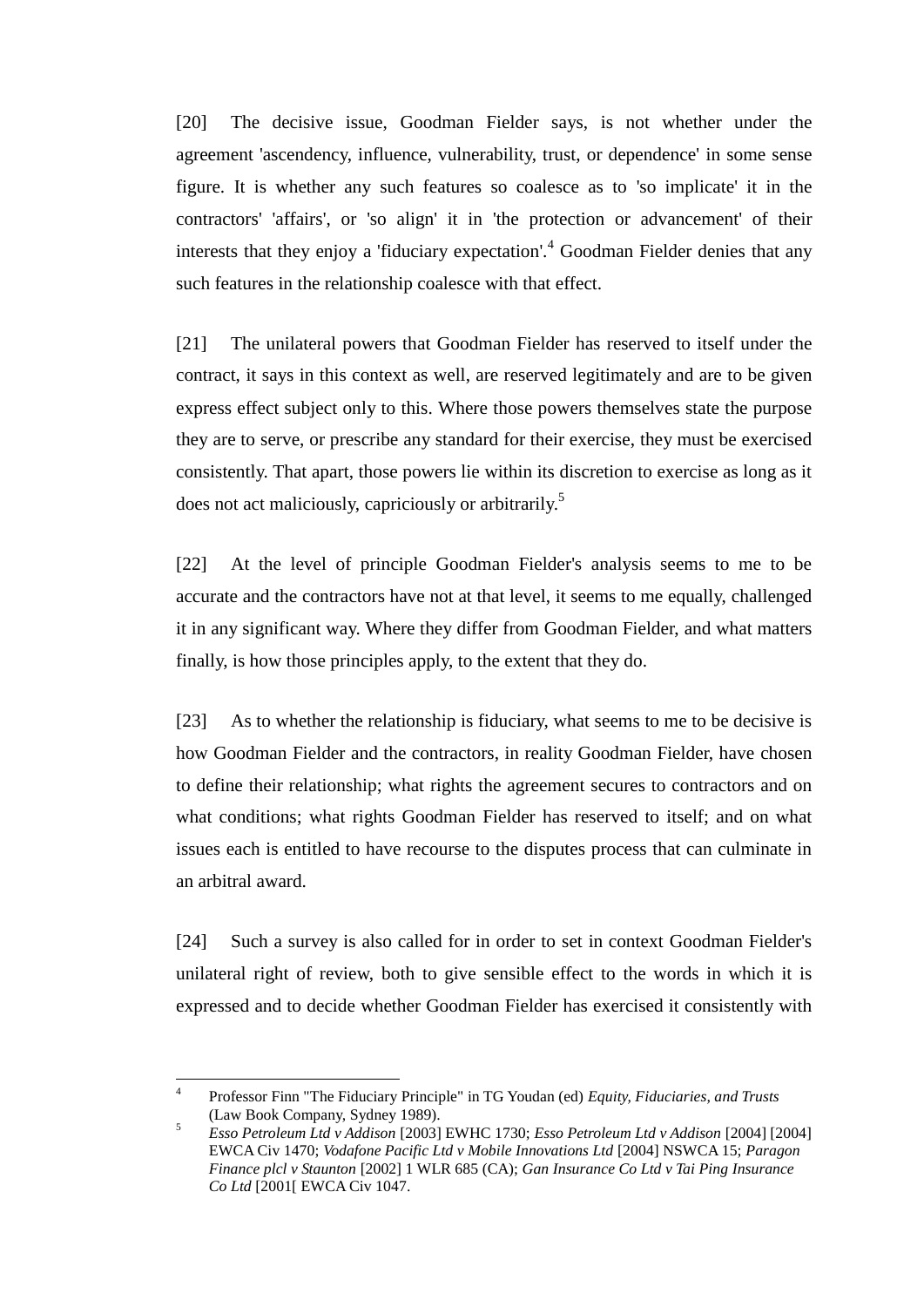any express or implicit purpose, and any prescribed or implicit standard, and any necessarily consistent process.

[25] There are, I think, four features of the agreement relevant to the first of those questions especially, whether it is also the source of a fiduciary relationship. Those four features are merely illustrative. They are not exhaustive of every term of the agreement and they overlap. They are these.

# *Features of agreement*

[26] First, Goodman Fielder and the contractors, in reality Goodman Fielder, have defined their relationship as one between fully independent parties. The contractor is not Goodman Fielder's employee, agent or partner. Nor are they in a joint venture relationship. The contractor is an independent contractor;<sup>6</sup> and, as an allied feature of the agreement emphasises, is independent in a further critical sense.

[27] The contractor is obliged to acknowledge, when executing the agreement, that it has done so in the exercise of its own judgment; that it has assessed the contract for itself and as to that taken its own advice; that it has recognised that the contract involves business risks; and that it has relied entirely on its own inquiries and not on anything said by Goodman Fielder.<sup>7</sup>

[28] Second, the agreement does accord to the contractor a 'right' to deliver Goodman Fielder's products within a defined territory, a right that the contractor has requested and Goodman Fielder has granted, but subject to the terms of the agreement.<sup>8</sup> And though the right conferred is exclusive to the contractor, that is not absolute. Goodman Fielder reserves to itself a limited right in that respect; and if it chooses to exercise that right the contractor has no right to compensation.<sup>9</sup>

[29] To obtain this largely but not entirely exclusive delivery right, moreover, the contractor has to satisfy first a series of conditions. It has, for instance, to supply

<sup>6</sup>  $\frac{6}{7}$  Clause 17.

<sup>7</sup> Contractors' signature acknowledgements paras (a) - (e). 8

Introduction paras (a) - (c).

Clause 5.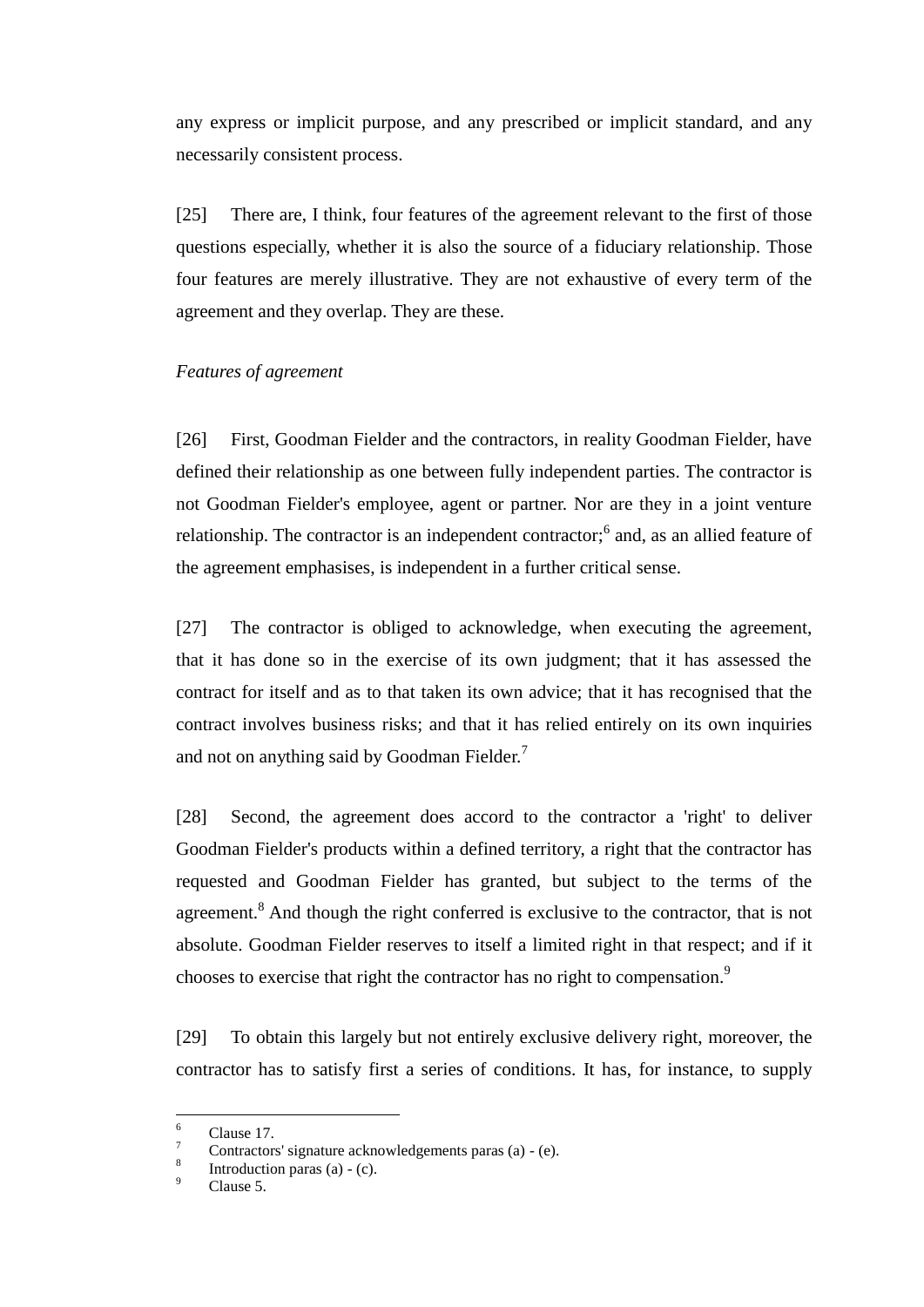Goodman Fielder with a trading bond and a guarantee.<sup>10</sup> It has to indemnify Goodman Fielder against any cost or loss it causes Goodman Fielder.<sup>11</sup> It has to take out adequate public liability and comprehensive all risks insurance cover.<sup>12</sup>

[30] To retain this right and benefit from it, moreover, the contractor assumes the duty to deliver only Goodman Fielder's products within the territory.<sup>13</sup> It undertakes not to make deliveries outside the territory.<sup>14</sup> It agrees to comply with the detailed duties set out in the Third Schedule and Goodman Fielder's operations manual; a manual that Goodman Fielder is free to alter as long as that is consistent with the agreement.<sup>15</sup>

[31] In exchange for discharging these duties and continuing to satisfy those prior conditions the contractor becomes entitled to the commission fee, 'the frequency and method of payment' of which is described in Goodman Fielder's operations manual; a right still contingent on proof of delivery and some related matters. I will return to this aspect of the agreement, when considering the nature and extent of the powers of review.<sup>16</sup>

[32] Against these terms equally, but not exclusively, the contractor is given the right to assign its interest, subject always to Goodman Fielder approving the proposed assignee; $^{17}$  and, in any assignment it makes, the contractor has the right to claim goodwill, subject to the assignee first taking advice.<sup>18</sup> As to goodwill, the agreement confirms also, Goodman Fielder assumes no liability.

[33] Third, as will be already evident, the contractor's rights, such as they are, remain subject to any exercise of Goodman Fielder's extensive unilateral powers; and beyond those to which I have referred there are at least three other categories of power that bear on how secure and valuable the contractor's rights actually are.

<sup>10</sup>  $\frac{10}{11}$  Clauses 21, 22.

 $\frac{11}{12}$  Clause 32.

 $\frac{12}{13}$  Clause 30.

 $\frac{13}{14}$  Clause 5.

 $\frac{14}{15}$  Clause 3.

 $\frac{15}{16}$  Clause 4.

 $\frac{16}{17}$  Clause 9.

 $\frac{17}{18}$  Clause 18.

Clause 19.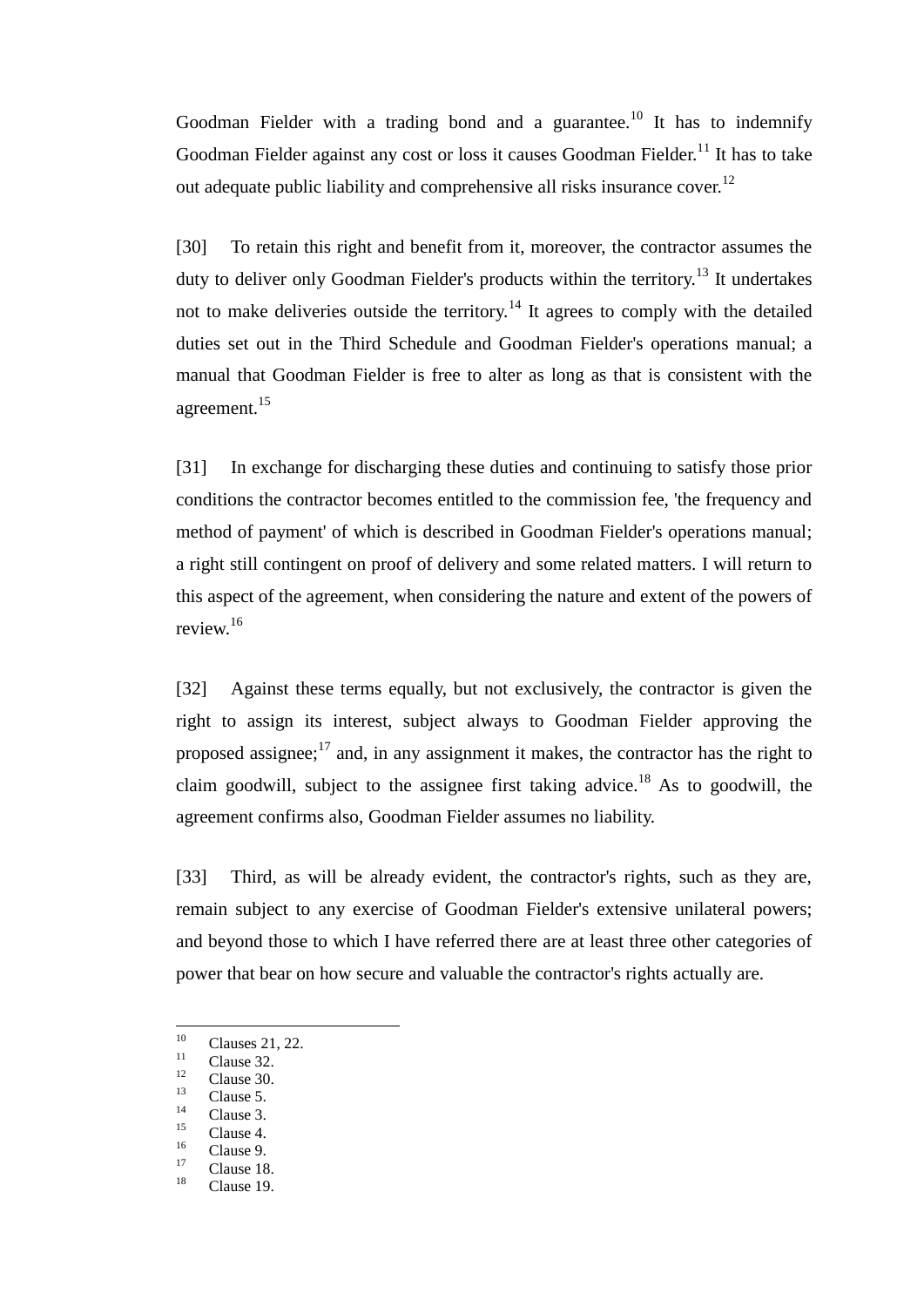[34] One concerns the contractor's territory and customer base. Goodman Fielder reserves the power to transfer its own interest under the agreement at any time without the contractor's consent.<sup>19</sup> Also, on notice, to change the contractor's territory and reallocate its customers.<sup>20</sup> The next concerns Goodman Fielder's ability to review the contractor's performance. They are to review their relationship quarterly, but Goodman Fielder may also review the contractor 'at any other time if it determines, in its sole discretion'. The last is correlative. While the contractor, as well as Goodman Fielder, has the ability to terminate on 90 days notice, Goodman Fielder may also terminate for cause immediately, and compel the contractor to assign its interest.

[35] The fourth and final feature of the agreement itself is the disputes process. Goodman Fielder and the contractor are each entitled to have resolved as a dispute according to a phased process 'any question, dispute or difference', first informally, and then by formal negotiation and, finally, by mediation and arbitration.<sup>21</sup> This is a very widely expressed right. It is the contractors' only real safeguard.

## *Conclusions*

[36] Under the 2008 agreement, it will be immediately obvious, Goodman Fielder has retained almost complete control. The contractor's 'right' to deliver Goodman Fielder's products largely exclusively within a territory for a prescribed commission fee, a right that may be assigned and may notionally attract goodwill, is more in the nature of a highly contingent privilege.

[37] The contractor's duties are tightly prescribed and Goodman Fielder is able to keep the contractor under close and constant review. It retains the ability to reshape the contractor's territory and customer base and, indeed, to bring the agreement to an end, quite summarily, if in its view the contractor fails to perform. The only safeguard the contractor has, finally, is the ability to invoke the disputes process where it applies.

<sup>19</sup>  $\frac{19}{20}$  Clause 18.

 $\frac{20}{21}$  Clause 15.

Clause 25.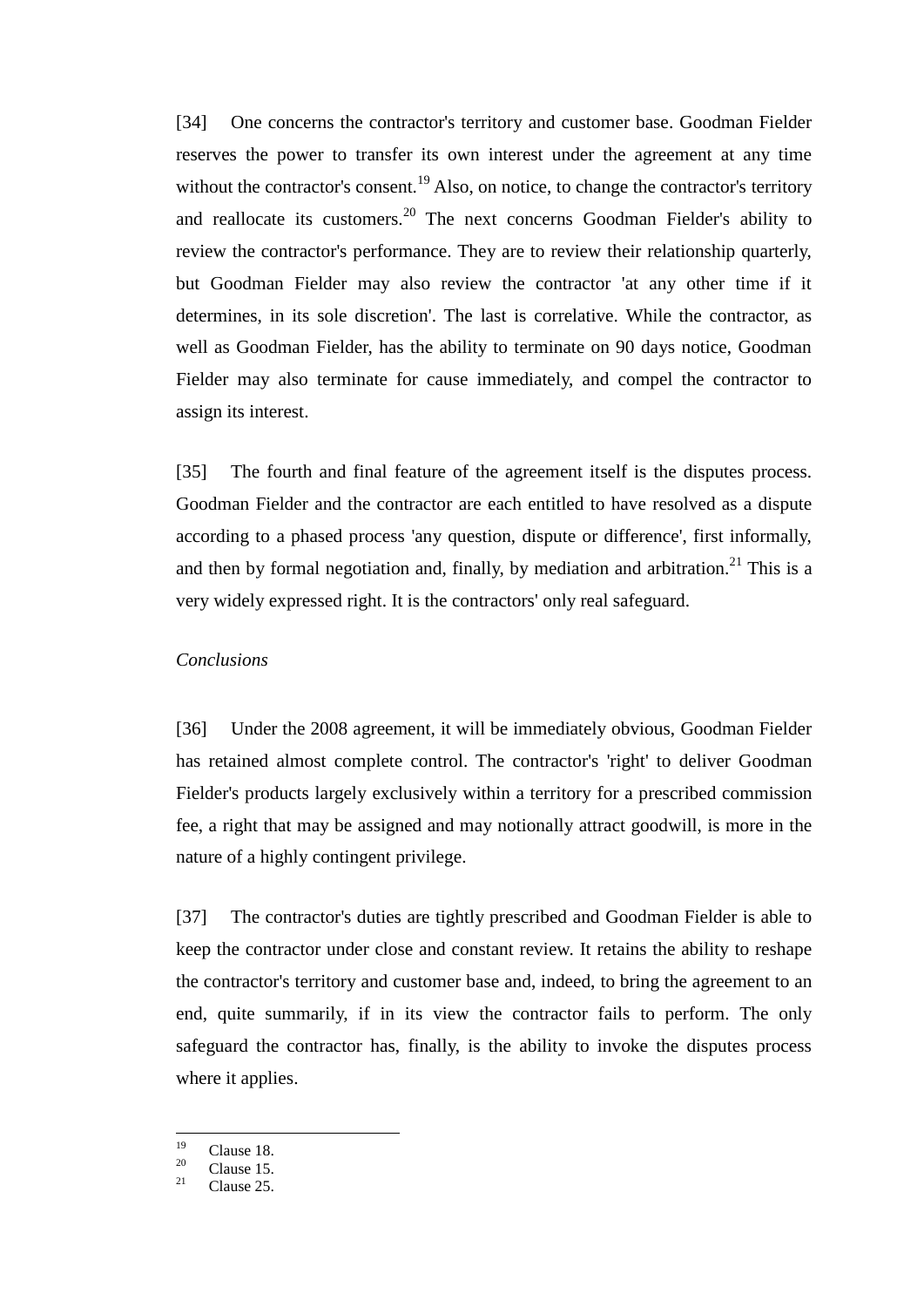[38] This relationship in contract is the antithesis of a fiduciary relationship. In the exercise of its powers Goodman Fielder assumes no duty to act for or on behalf of the contractor. Quite the contrary. Goodman Fielder's only duty is to exercise those powers within their scope and to avoid acting maliciously, capriciously or arbitrarily. Whether in this instance it has done so depends firstly and finally on the express and any implicit scope of its power.

#### **Contractual power of review**

[39] In the joint memorandum filed since the hearing Goodman Fielder and the contractors agree, though their reasons are not identical, that Goodman Fielder and the contractor must each year make an annual review of the commission fee and its underlying cost inputs. They differ as to the purpose and features of that review.

[40] The contractors say that this annual review is to enable each party to require inputs to be revised, whether upwards or downwards. Goodman Fielder says that it is to consult as to whether any input ought to be revised because it is or has become inaccurate. The contractors say that a party wanting to vary an input should support that with reasons and data. Goodman Fielder does not disagree but says that no process is prescribed.

[41] As to what costs are reviewable, the contractors say, the 'costing model' is the formula within which the contractor's cost inputs are incorporated and all inputs, including the wage rate and the margin, are reviewable and all except the margin are disputable under the agreement. They also contend that on an annual review a new category of cost input may be introduced; one that is entirely new or until then unidentified or excluded.

[42] Goodman Fielder differs, not as to the nature of the costing model, but as to its extent. It contends that the wage rate and the margin are not cost inputs. They are fixed elements of the model, not open to review or dispute. It also confines what is disputable to the issue of accuracy; as to whether for instance the distances that contractors travel has been correctly calculated. Any new cost category, Goodman Fielder says, as for instance the cost of travel to contractors between their homes and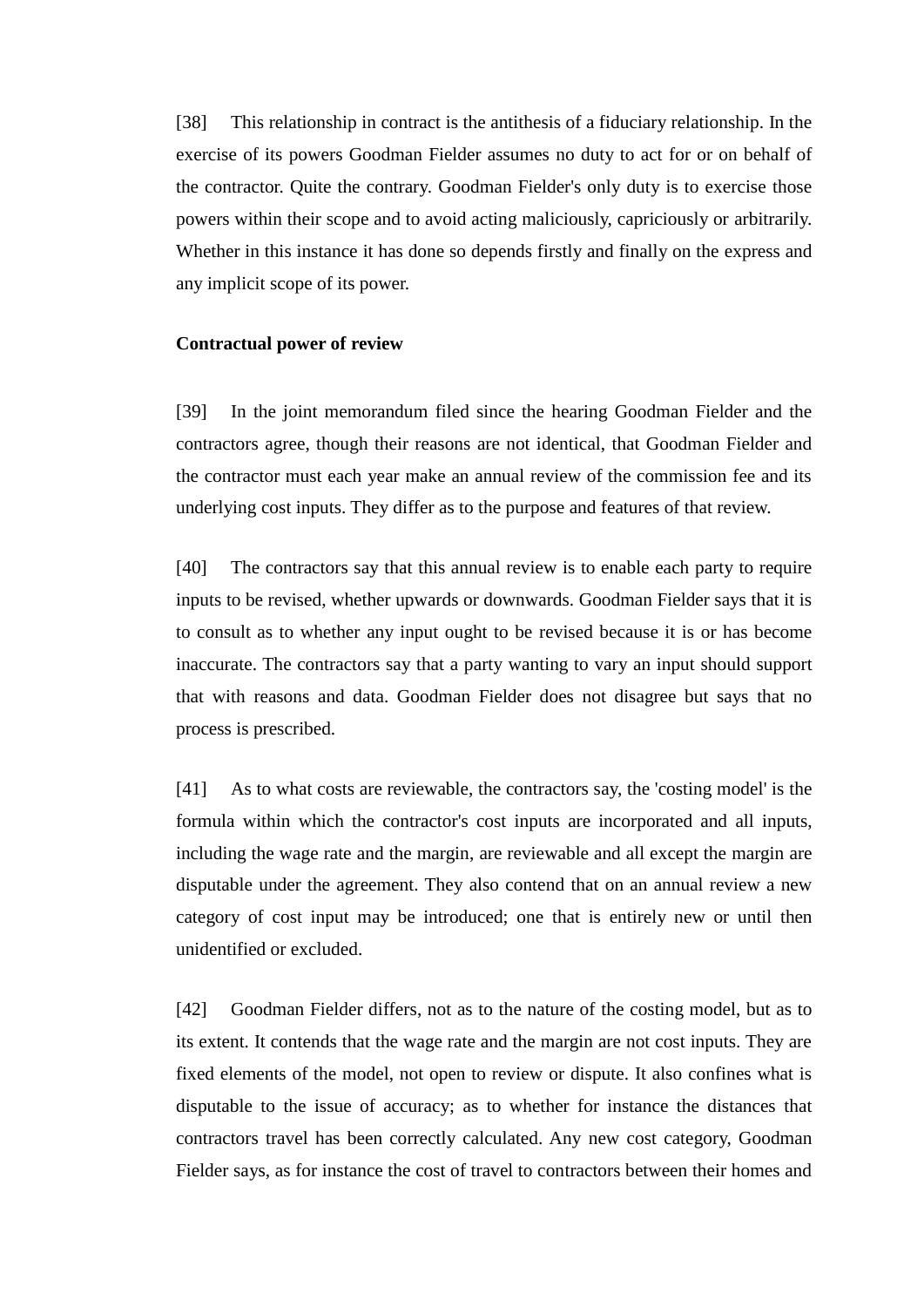the depot, lies beyond the scope of the costing model. It would call for a variation to the model and cannot be disputable.

[43] Goodman Fielder and the contractors do agree that on an annual review they can alter a cost input if they agree and that it will remain fixed as agreed, like others that remain undisturbed, until the next annual review subject only to Goodman Fielder's right of unilateral review. It is at this point that they part company almost completely.

[44] They agree that where on an annual review the contractors propose a variation to an input that Goodman Fielder disputes, that input will apply provisionally until the dispute is resolved. Where, however, Goodman Fielder proposes a change that the contractors dispute Goodman Fielder claims to be able to alter the input unilaterally with immediate effect, even though the dispute has still to be resolved. The contractors disagree.

[45] The contractors continue to say that Goodman Fielder may only exercise its unilateral power after there has been an annual review, and between such reviews, or after they have agreed not to make such a review, and may only revise inputs affected by any unanticipated externally imposed changes. Goodman Fielder continues to contend that it may review the commission fee unilaterally at any time, even during an annual review, subject only to the duty not to act maliciously, capriciously or arbitrarily.

[46] A related issue is this. The contractors contend that if Goodman Fielder unilaterally changes the contractor's run or territory, that constitutes a variation to the agreement and requires that the costs involved and the commission fee payable be agreed afresh. Goodman Fielder contends that any such changes involve no variation to the agreement because they expressly lie within its unilateral power. It says also that it is then able to adjust the contractors' cost inputs unilaterally using that power of review.

[47] They continue to differ also as to the extent to which Goodman Fielder's exercise of its unilateral power is disputable. Goodman Fielder continues to contend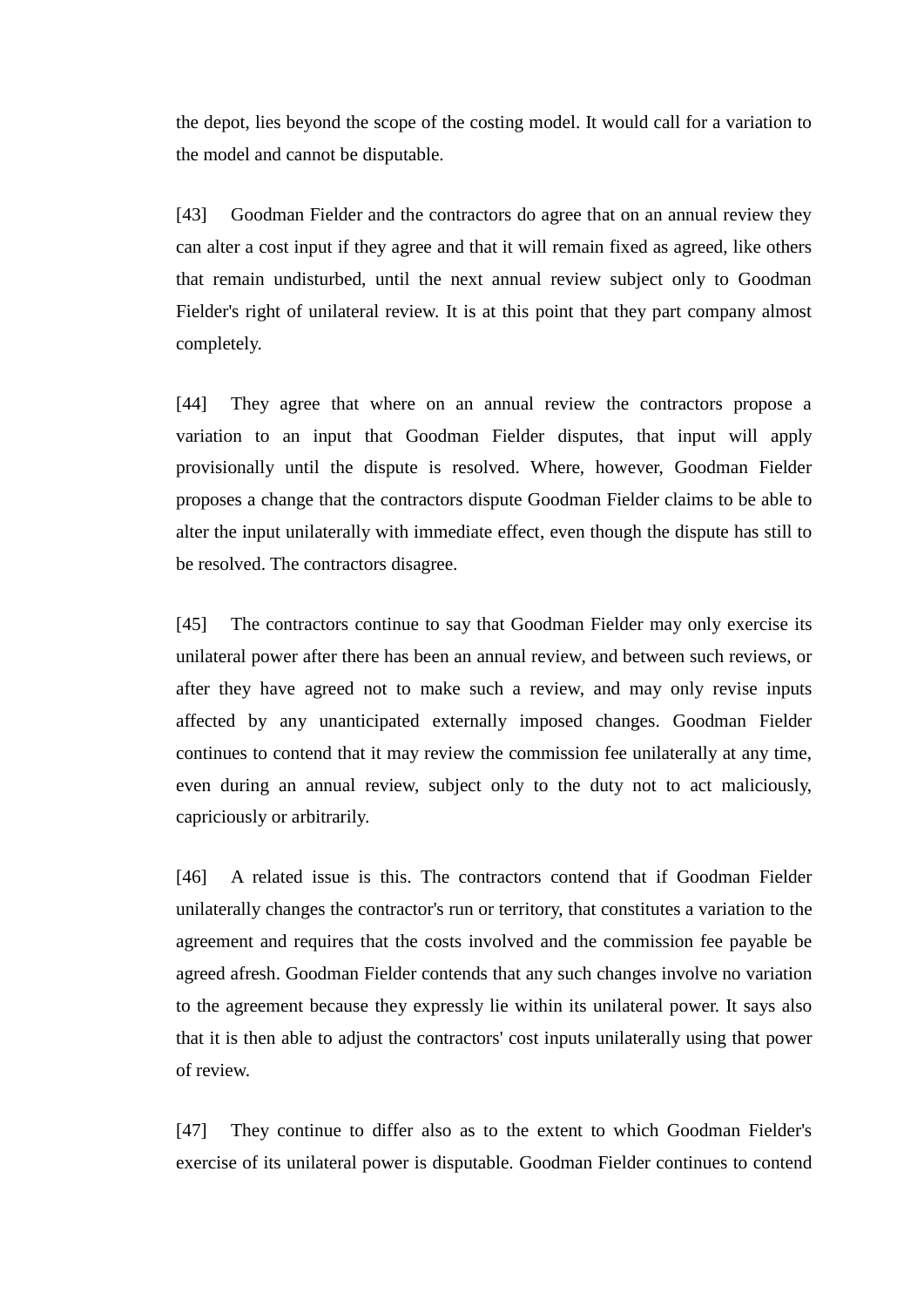that contractors may only dispute miscalculated revisions and that, even then, the variation will still take immediate effect subject only to the contractors' right to seek interim curial relief. The contractors continue to contend that until their dispute is resolved the variation cannot take effect.

[48] Against those opposed stances I turn to clause 9 of the agreement itself, which governs the commission fee to which contractors become entitled and when it must or may be reviewed and with what consequence.

# *Commission fee calculation*

[49] The first two paragraphs of clause 9 confer the contractors' right to a commission fee expressed as a liability to Goodman Fielder:

- 9.1 The Company shall pay the Contractor the Commission Fee for the delivery of Products to Centrally Billed Customers made by the Contractor in accordance with this Agreement and which are invoiced by the Company. For the avoidance of doubt, no Commission Fee shall be payable by the Company in respect of Products delivered by the Contractor to Contractor Billed Customers and invoiced by the Company.
- 9.2 The frequency and method of payment of the Commission Fee shall be as described in the Operations Manual.

[50] Neither of these paragraphs defines the commission fee, let alone how it is to be calculated. Nor is it defined anywhere else in the agreement. The commission fee is generally defined but in a circular way. The definition does no more than to refer to clause 9. Nor, I am told, is the fee defined in the operations manual, which was not produced in evidence, to which clause 9.2 refers. And, as clause 9.2 says itself, the manual only prescribes the 'frequency and method of payment'.

[51] To obtain any inkling as to how the commission fee is calculated one must turn, oddly enough, to the final paragraph of the clause, which is in dispute in this case, clause 9.3, which prescribes the two ways in which the fee may be reviewed:

The parties shall review the rates for the Commission Fee annually and, in addition, the Company may review and revise those rates at any time during the term of this Agreement, by giving notice to the Contractor. Any review by the Company under this clause and any change to the rates for the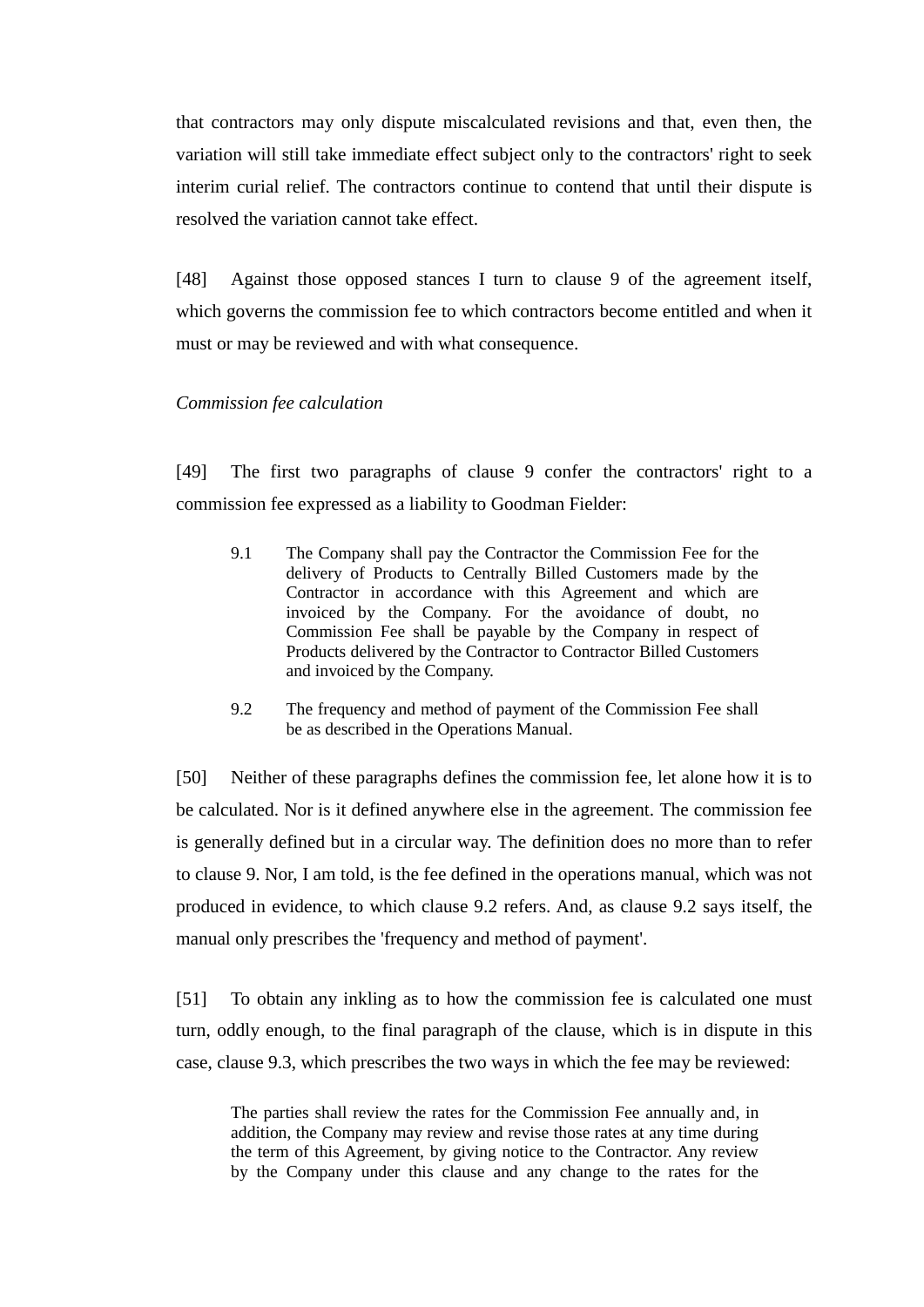Commission Fee made by the Company as a result of that review, shall be based on the Company's costing model, a copy of which shall be provided to the Contractor on request.

[52] In the result, clause 9 is notable not so much for what it says as what it does not say. It confers a right to a commission fee without being specific as to what that right is. It imposes a duty to review, and gives a right of review, each of which is equally abstract. To bring content to both one must look beyond the contract to Goodman Fielder's 'costing model' to which clause 9.3 refers, and for two purposes.

[53] The more general of those purposes is to identify the subject matter of the powers of review that clause 9.3 confers. The more particular purpose is to identify the nature of the cost categories incorporated in the model and to distinguish between those susceptible of review and any that form part of the costing model itself and are beyond review.

[54] Then there is the still wider context that the contractors say, and Goodman Fielder disputes, must inform how clause 9.3 is to be interpreted: the way in which the costing model was given effect and reviewed under the contracts the 2008 agreement replaced from which, the contractors say, Goodman Fielder has since departed.

# *Principles of interpretation*

[55] Where, as is the case as to clause 9.3, the meaning of the words in a contract is in issue the 'ultimate objective' as was recently reaffirmed in the *Vector Gas* case,<sup>22</sup> is to establish objectively the meaning the parties intended their words to bear. And: $^{23}$ 

To be properly informed the Court must be aware of the commercial or other context in which the contract was made and of all the facts and circumstances known to and likely to be operating on the parties' minds.

[56] Even where there is no patent ambiguity, the Judge at first instance is always entitled, even obliged, to look to the context. Words that seem plain in isolation may

<sup>22</sup> <sup>22</sup> *Vector Gas Ltd v Bay of Plenty Energy Ltd* [2010] NZSC 5, [2010] 2 NZLR 444.

At  $[19]$ .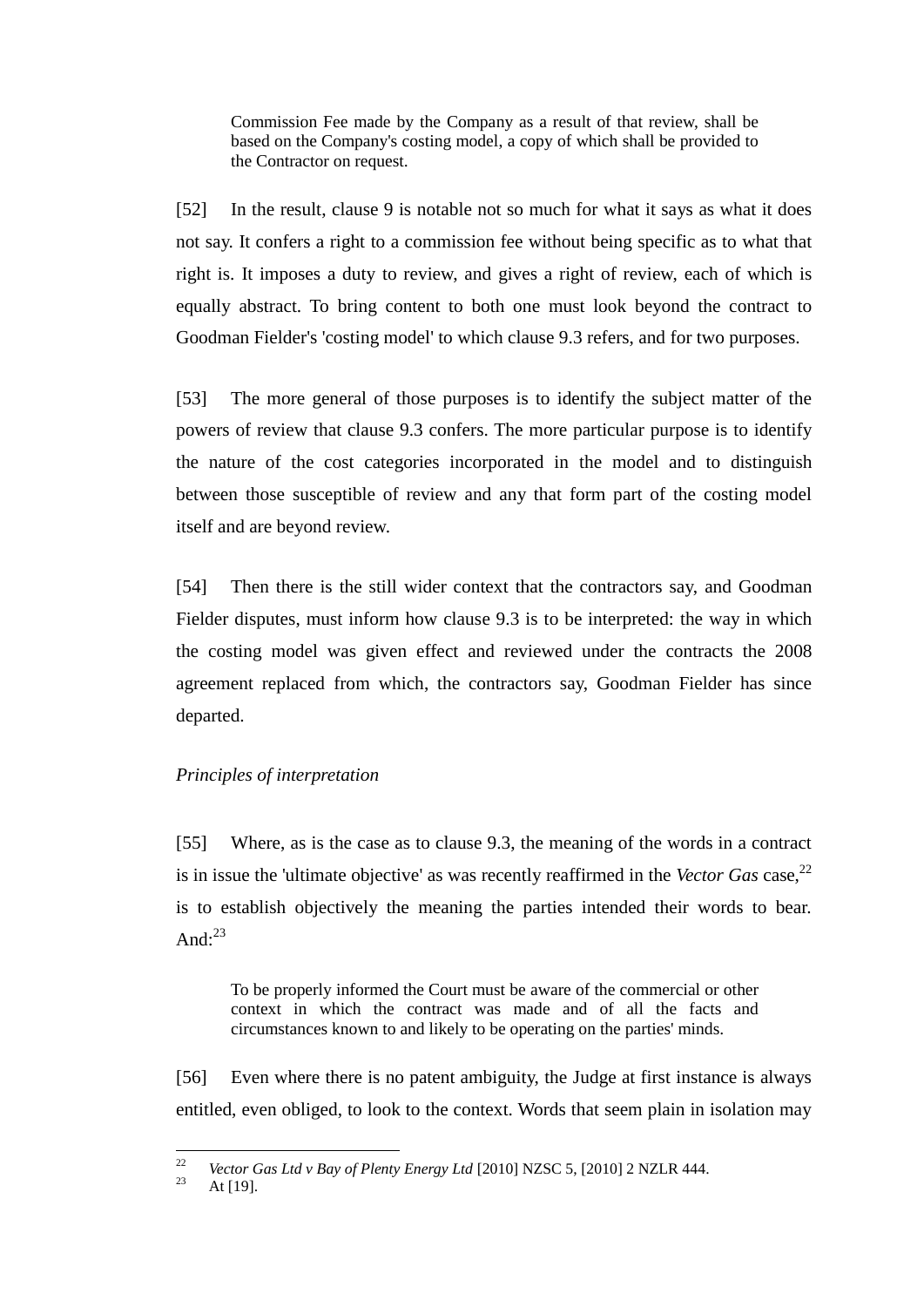admit of more than one meaning when set against the context.<sup>24</sup> Whether one interpretation, or another, makes commercial sense is also relevant.<sup>25</sup> So too, where the contract is in standard form, as this agreement is, whether: $^{26}$ 

The terms ... have not been the subject of negotiation between the parties to it, or approved by any organisation representing the interests of the weaker party. They have been dictated by that party whose bargaining power, either exercised alone or in conjunction with others providing similar goods or services, enables him to say: 'if you want these goods or services at all, these are the only terms on which they are obtainable. Take it or leave it'.

[57] In this last instance, where there is any ambiguity, that is to be construed against the party whose contract it is, certainly where what is in issue is an exclusion clause or some term of equivalent sensitivity.<sup>27</sup> There must, however, be a genuine ambiguity before this rule comes into play. It is a rule of last resort only to be invoked where 'the meaning of the words are so finely balanced' that no other means of resolving the ambiguity is possible.<sup>28</sup>

[58] Where a unilateral power is clearly conferred, moreover, it 'should not readily be eroded by an expansive approach to judicial recognition of implied terms'. Any terms that are implied, especially any generally expressed to impose a duty of good faith, must be necessary to give the term 'business efficacy' and more generally meet the conditions on which terms may be implied. $29$ 

### *Costing and cost model*

[59] The subject matter of the two reviews clause 9.3 requires or allows, the costs incorporated in Goodman Fielder's 'costing model', are most completely expressed and applied in the 'cost model' that Goodman Fielder recently completed for each contractor in the exercise of its unilateral power of review.

<sup>24</sup>  $\frac{24}{25}$  At [22] - [23].

 $\frac{25}{26}$  At [136].

<sup>26</sup> *Shroeder Music Publishing Co Ltd v Macauley* [1974] 3 All ER 616, 624.

Laws of New Zealand at [133]; Halsbury's Laws of England (4th ed, 1998) vol 9 Contract at [776]; *BP Oil New Zealand Ltd v BA Motors* [1996] 1 NZLR 425 (HC).

<sup>28</sup> *Waterfront Shipping Co Ltd v Trafigura AG (The Sabrewing)* [2007] EWHC 2482 at [15]; see also *McCann v Switzerland Insurance Australia Ltd* (2000) 176 ALR 711 at [74] (HCA).

<sup>29</sup> *Transit New Zealand v Pratt Contractors Ltd* [2002] 2 NZLR 313 (CA) at [90] - [91].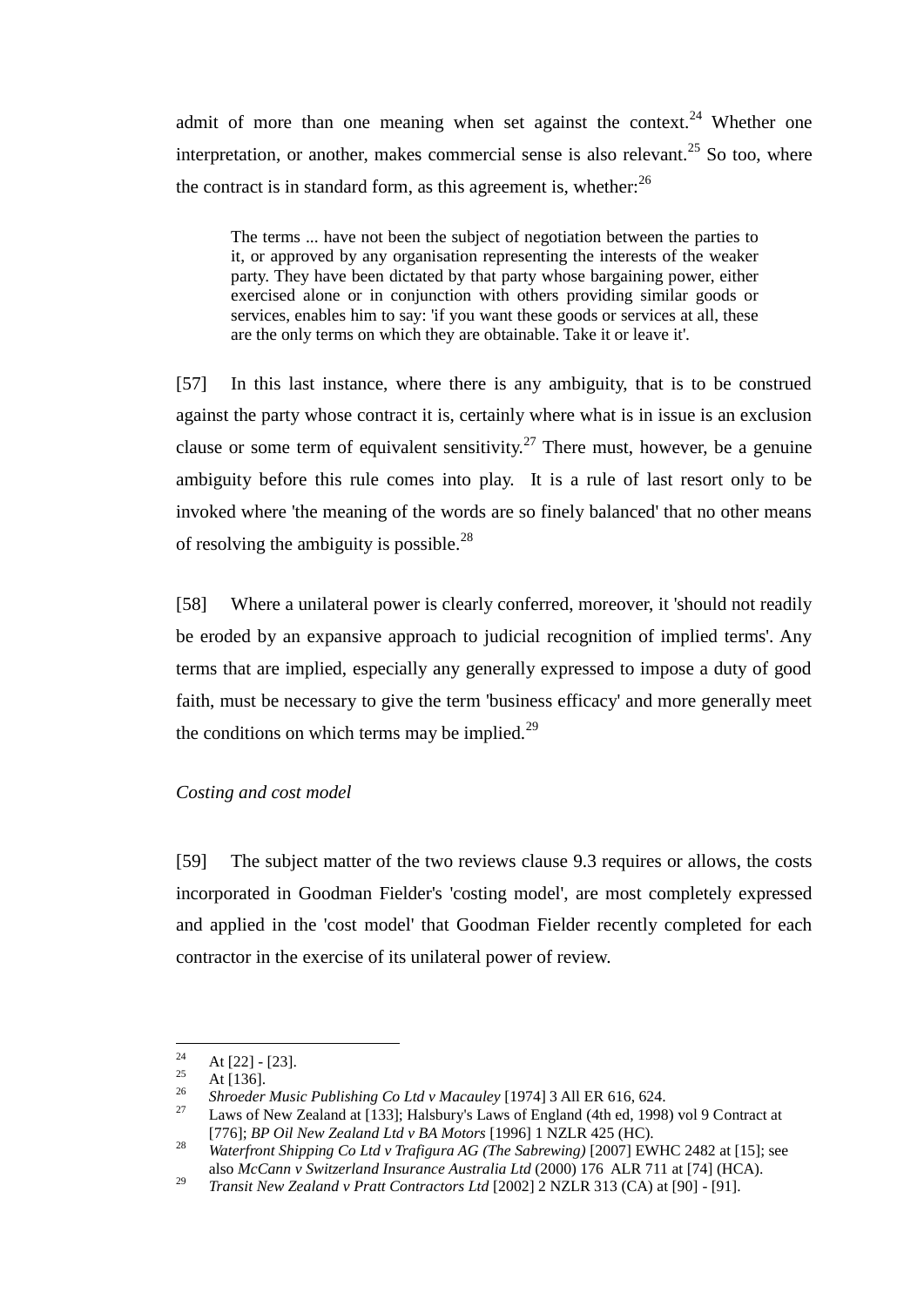[60] This cost model, like those earlier, begins by identifying the contractor and the delivery run and the contractor's truck. Then it states the kilometres the contractor is assumed to travel each year to complete deliveries. After that it sets out the contractor's delivery costs, expressed finally as a cost per unit against anticipated volumes delivered, using a formula that does not appear on the face of the model, and that has only recently been disclosed, but that is not in issue in this case. Finally, the model sets out the contractor's merchandising costs.

[61] In the delivery cost category the model recognises in the first instance the contractors' capital costs: an annual allowance to replace their truck (an asset they purchase with Goodman Fielder's assistance), and the interest on any related loan. Then their operating expenses: their costs of insurance, communication, registration and certificates of fitness, body maintenance and cleaning, clothing, road user charges, tyres, fuel and repairs and maintenance. Then their costs of administration and finally their labour costs: the wages that they pay themselves and any relief driver, any merchandiser or packer, set against identified hours and hourly rates.

[62] To the sum of these costs the model adds the percentage margin and then translates that increased total from an annual to a weekly amount, and then to a cost per unit for two categories of product, two styles of bread, while for the third category, a variety of products, it allocates a percentage, in each instance set against anticipated volumes delivered.

[63] The merchandising cost allocated to the contractor, the wage the contractor is entitled to for shifting stock into retail outlets, shelving stock and reordering existing stock, once more assumes the number of hours called for and an hourly rate. It discloses neither but both may possibly be calculable from wages allocated for the purpose of delivery.

[64] For the purpose of the reviews that clause 9.3 requires or allows these costs seem to me to lie in three categories. First there are those variable costs that the contractor must incur, like insurance costs or fuel costs. Second, there are those that are imposed by statute or regulation, like registration and certificate of fitness fees and road user charges. Third, there is the 'cost' fixed by Goodman Fielder itself, the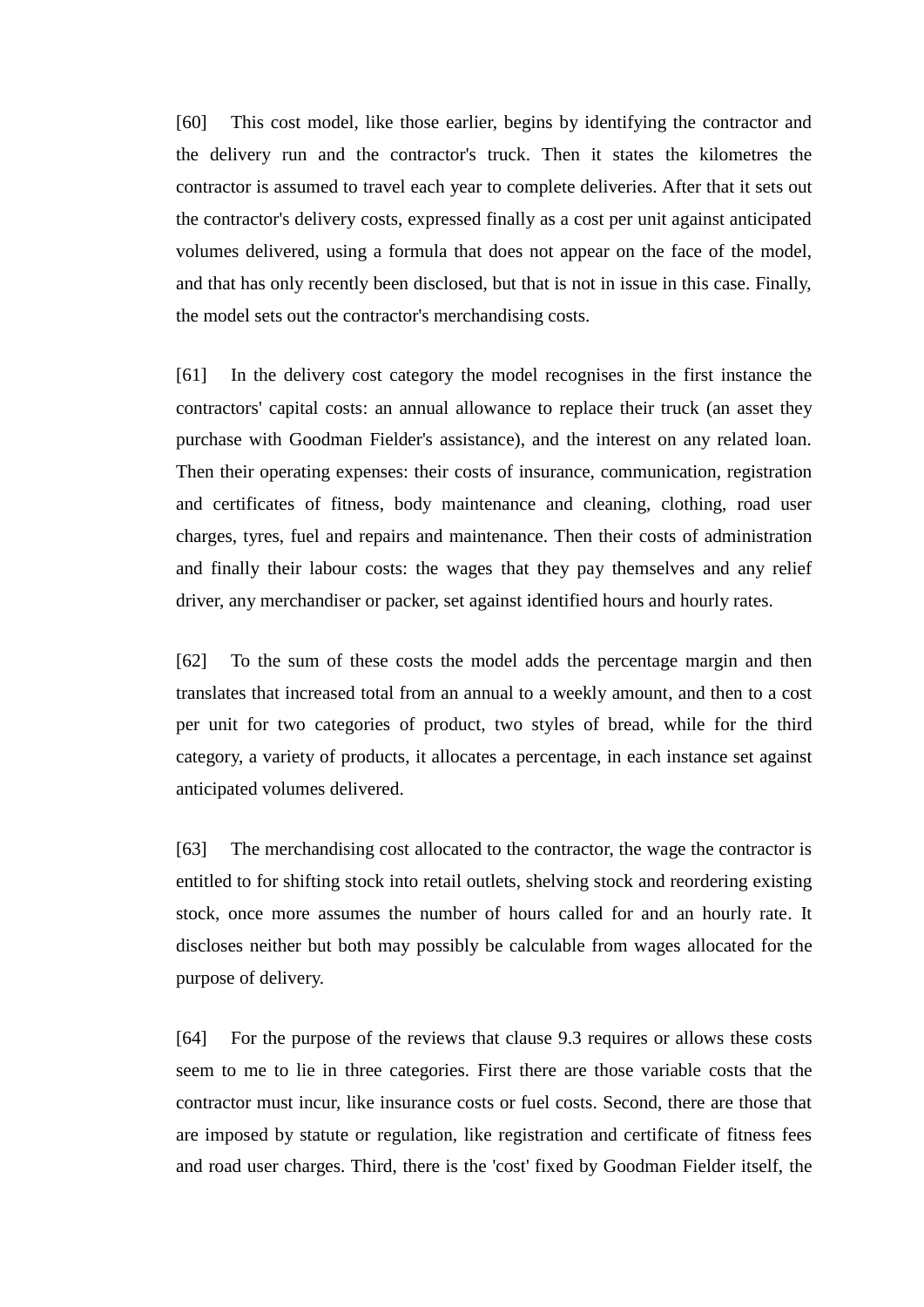wage rates that dictate the contractor's labour costs, which Goodman Fielder contends, like the percentage margin, are an element of the costing model not susceptible of review. I am unable to agree.

[65] The margin and the wage rates certainly have this in common. Goodman Fielder set them both. But the margin is over costs, is not obviously referable to any market externality and, as the contractors accept, was a margin that Goodman Fielder was entitled to choose. The margin is thus a costing model constant. Whereas the wage rate, though also Goodman Fielder's choice, must have been referable to market rates for equivalent services, the wage rates Goodman Fielder would have had to pay had the contractors been employees. Such rates rise and fall and are generally identifiable. In this they are indistinguishable from the variable cost inputs that are indisputably susceptible of review.

[66] There is also this to consider. In the 'cost models' that Goodman Fielder prepared for each contractor in 2008 and any that have entered contracts since, it only disclosed in the delivery category the contractors' total annual capital, operating and labour costs. It did not identify, as it has now done, the costs making up those totals or the hours it had allowed contractors for deliveries and merchandising or their hourly rates.

[67] Until this recent review, indeed this case I understand, Goodman Fielder has deemed these to be confidential and has always retained the cost models themselves. And those 'cost models' are so abstract, when compared with the most recent model, that there has to be a question whether they could ever have supplied a basis for any proper annual review by Goodman Fielder and the contractor of the contractor's costs. It may be no accident that there has never been one.

[68] Conceivably also there may be a yet further issue and that is whether Goodman Fielder's 'costing model' has remained constant as clause 9.3 assumes it must. The model has certainly become more specific and, because the original was so abstract, the two cannot be compared. The distinction made in submission between presently recognised cost categories and new ones cannot be made on any comparison between the two models.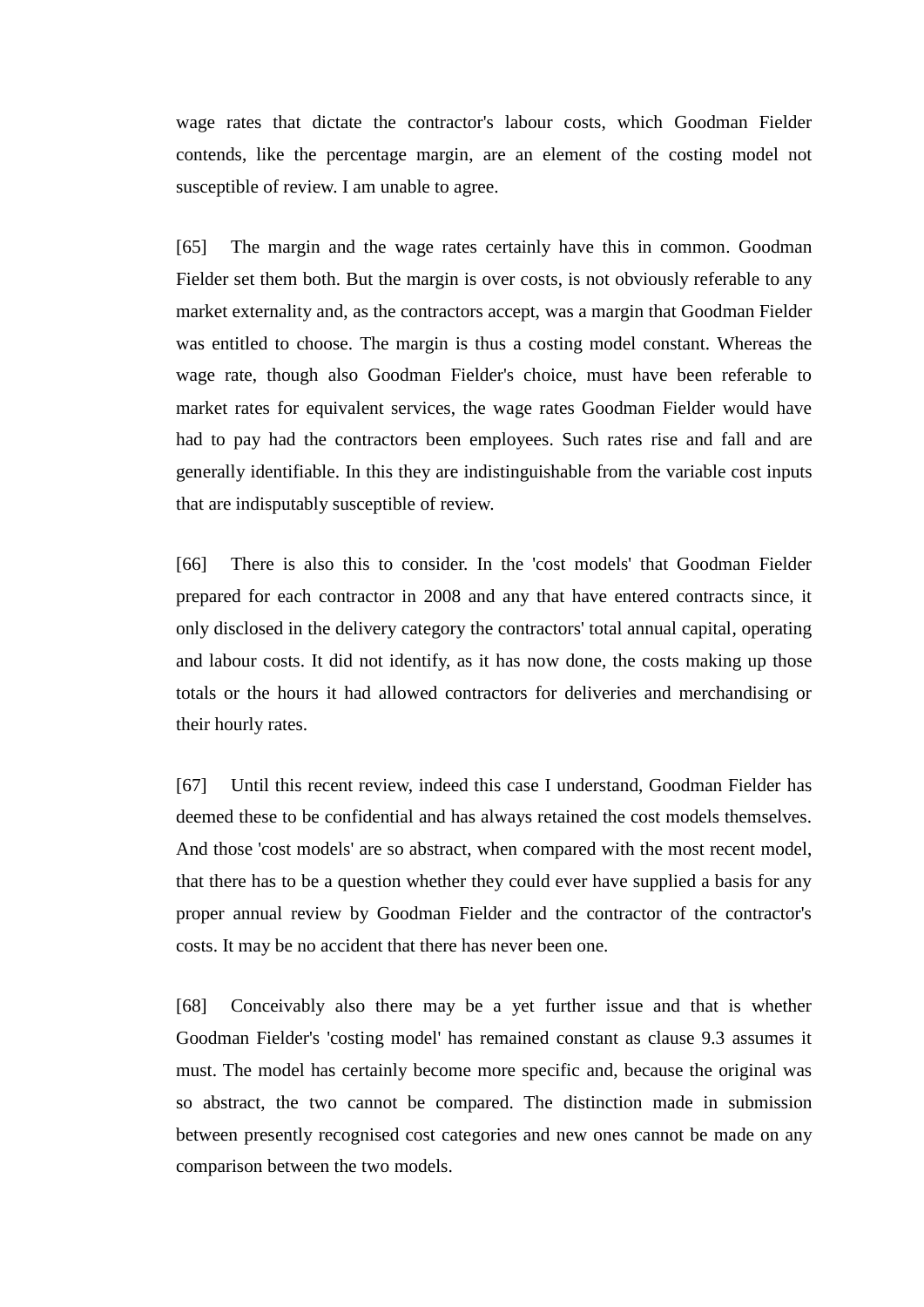[69] That is not an issue I have to resolve. It is an issue, however, that goes to what is disputable under the costing model as it has been certainly. It also gives added moment to the disputed evidence that I allowed the contractors to lead as to the review practice under the contracts that the 2008 agreement replaced.

#### *Disputed contextual evidence*

[70] On 24 October 2011, at the beginning of the hearing, in the ruling that I then gave<sup>30</sup>, I allowed the contractors to put in evidence two affidavits they contended went to the context in which the 2008 agreement was entered into, that Goodman Fielder opposed as both irrelevant and prejudicial. The proposed evidence, I said, went potentially to an objective fact that might have influenced the six of the nine contractors, who were deciding whether to renew their relationship with Goodman Fielder.

[71] The first of those affidavits came from Allan Sims, Goodman Fielder's national distribution manager until 2005 and its national transport manager until 2007. His evidence was that during his tenure as distribution manager he with others standardised Goodman Fielder's contract with distributors nationwide; the contract that introduced, he said, the costing model on which essentially Goodman Fielder evidently still relies.

[72] Mr Sims' evidence was that under that earlier standard contract, although as to this the contract was silent, the contractors met each year with Goodman Fielder's local distribution or bakery manager, or with him, to review their commission fees. This review, he said, enabled Goodman Fielder and the contractor to set their budgets for the year ahead and was open and comprehensive. Each cost input was discussed and agreed, as was the margin.

[73] Some cost inputs were known, Mr Sims said, or could be proved, while others fluctuated or had to be estimated. In those latter instances, his evidence was, the contractor was told how Goodman Fielder had fixed that cost, and if the

 $30^{\circ}$ <sup>30</sup> *Olsen Consulting Ltd & Ors v Goodman Fielder New Zealand Ltd* HC Auckland CIV 2011-404- 5622, 25 October 2011.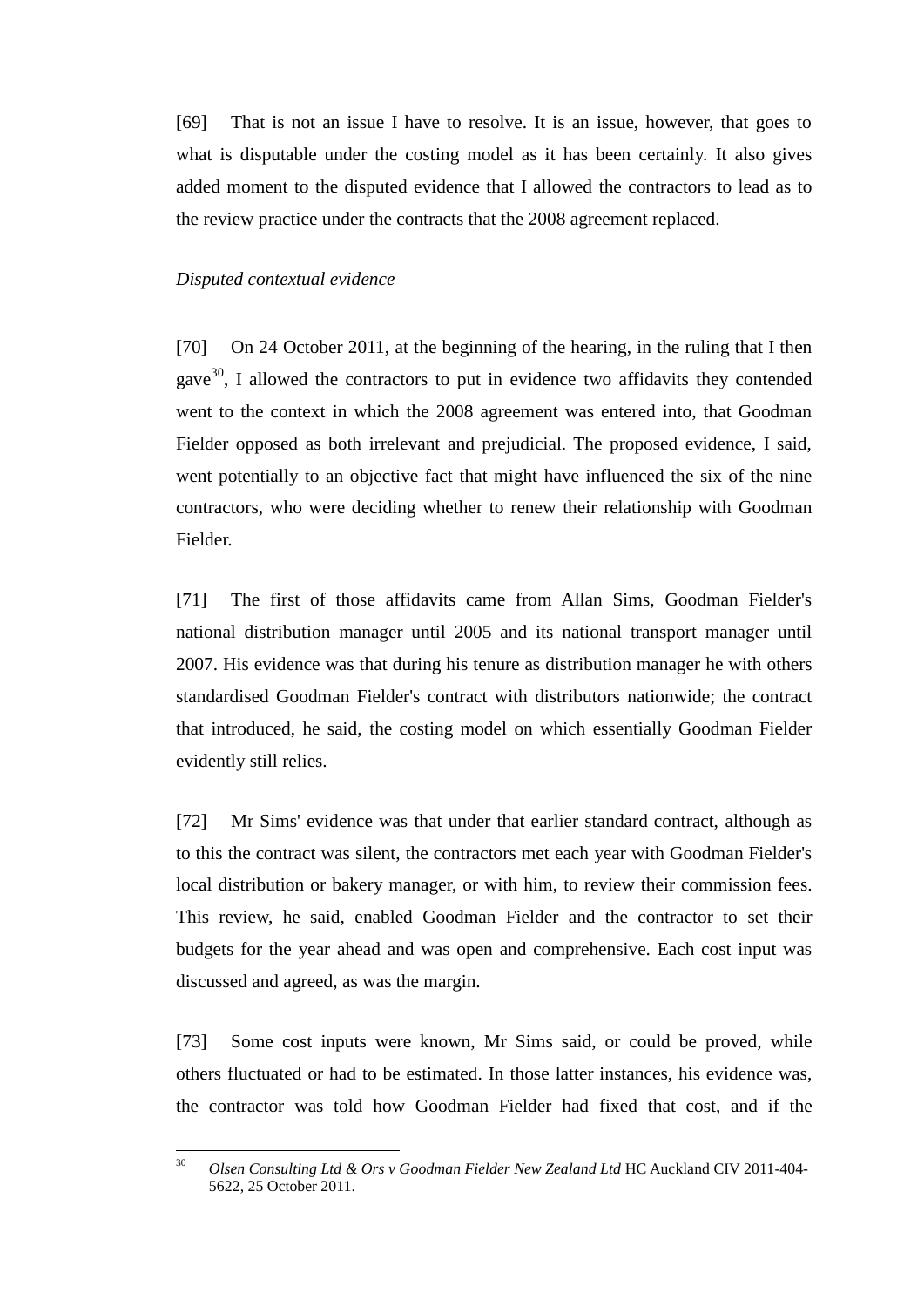contractors disagreed they had the ability to invoke the disputes process or to terminate the relationship. He could not recall any instance of either ever having happened.

[74] When Mr Sims was cross examined it was put to him that, as a result of the way in which his relationship with Goodman Fielder ended, he had reason to be less than objective and he responded in some detail. As to that I need make no finding. I need only say that on the issues, which concern me, I found Mr Sims both truthful and reliable.

[75] Goodman Fielder's better point, I consider, is that only some of the six contractors, who renewed their contracts, recalled annual reviews and none claimed that this practice influenced them. Mr Sims' evidence, that being so, says nothing about how clause 9.3 is to be interpreted, more especially as the contract with which he was familiar said nothing about the subject. The value of Mr Sims' evidence lies rather in this. It assists to make tangible what any proper review of a contractors' commission fee calculation must necessarily involve.

[76] The second affidavit came from Peter Gallagher, a former Goodman Fielder contractor, who chose not to enter into a 2008 agreement, and who is now chief executive officer of the NZ Professional Drivers Association Incorporated; an organisation that has assisted the contractors in this case that Goodman Fielder does not recognise as having any part to play.

[77] Mr Gallagher's evidence is that, when he was deciding whether to enter into the 2008 agreement, Goodman Fielder's then national contractor manager sent him an email, dated 29 April 2008, in which she described in detail the cost model and said that, once costs had been fixed, 'they remain in place for a year, at which time we meet with the contractors to conduct a commission review'.

[78] The then contractor manager also said this of the way in which Goodman Fielder had assessed the cost inputs for each contractor:

We have spent a significant amount of time determining each of the Contractor Cost Models. We have engaged external sources in the process to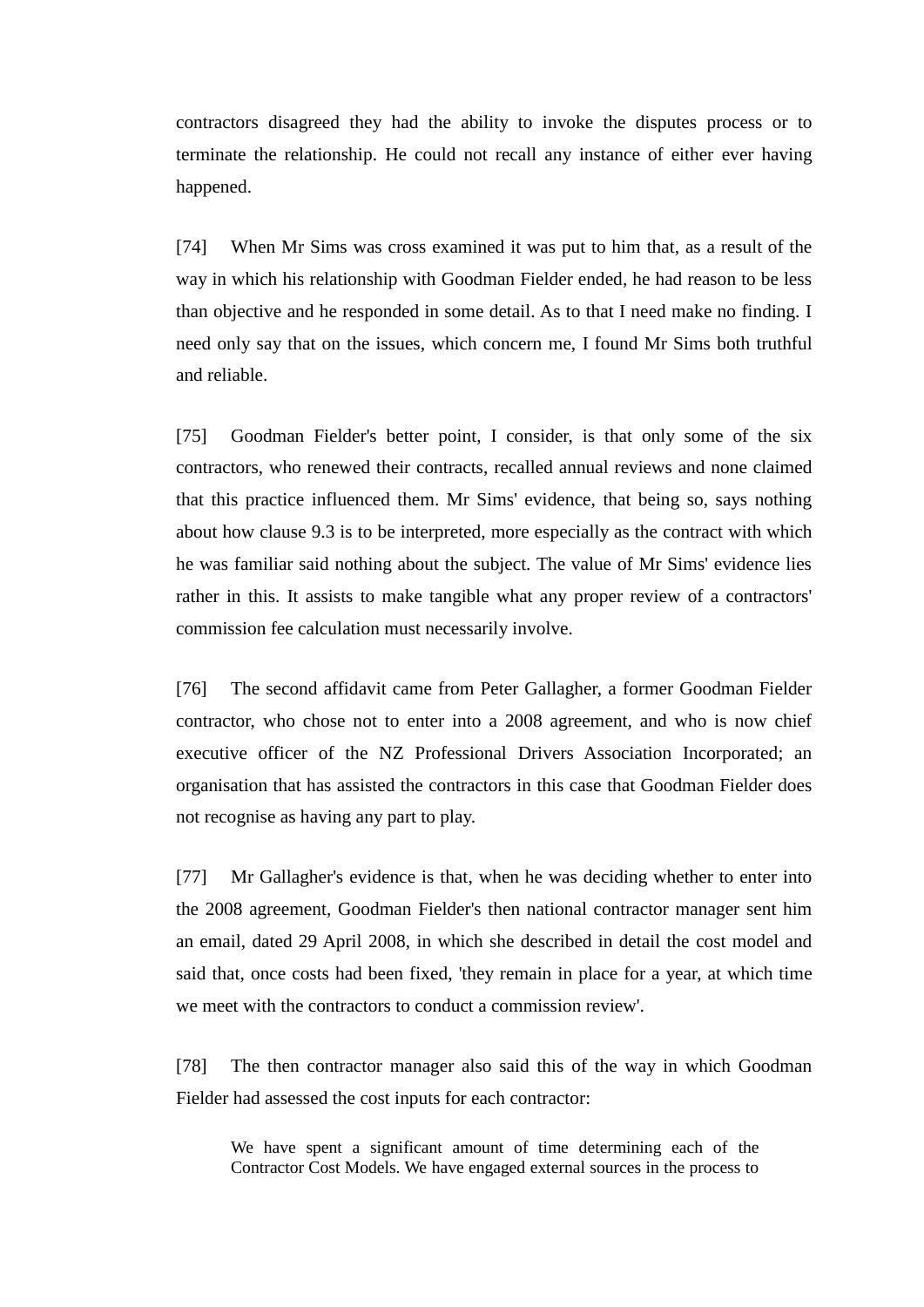ensure our assumptions of costs are transparent and a fair representation of the business. We do appreciate that you have requested ... a detailed summary of our calculations. However it is our preference not to act in a 'financial adviser' capacity, and therefore encourage all contractors conducting their due diligence to work through their own analysis to intimately understand what costs are likely to be incurred as part of operating their business. If Goodman Fielder provided this financial insight, it may be perceived that we are acting in an 'employee relationship' which is not the objective of our model.

[79] This information, as became clear in evidence, did not feature in the negotiations of any of the nine contractors whose case this is. It cannot then inform how they understood the powers of review the agreement contains. Moreover, it is hearsay (a point that Goodman Fielder took in passing to which I did not refer in my ruling) and I am conscious that, as Goodman Fielder says, it has not been able to test the former manager.

[80] That said, there has been no challenge to the authenticity of the email and its value, like the evidence of Mr Sims, lies in this. It too assists to make tangible what any reliably accurate review of a contractor's delivery costs necessarily calls for. The email also suggests that in 2008, as on this most recent review, Goodman Fielder preferred to establish the accuracy of contractors' costs entirely by itself.

[81] Goodman Fielder contends that in the review that it has just made, a strictly unilateral review, it has done no more than exercise the power given it by clause 9.3; and that is the issue to which I now return on which Goodman Fielder and the contractors so completely divide.

#### *Contractors' submission as to unilateral power of review*

[82] Clause 9.3, the contractors say, identifies immediately the primary review mechanism agreed, the annual review; a duty to review the commission fee each year that Goodman Fielder and the contractor share that is of value to each of them. The cost inputs then stated in the model may no longer reflect the contractor's actual costs or, conversely, they may have ceased to reflect the contractor's services to Goodman Fielder. The review is, they say, an essential budgetary exercise.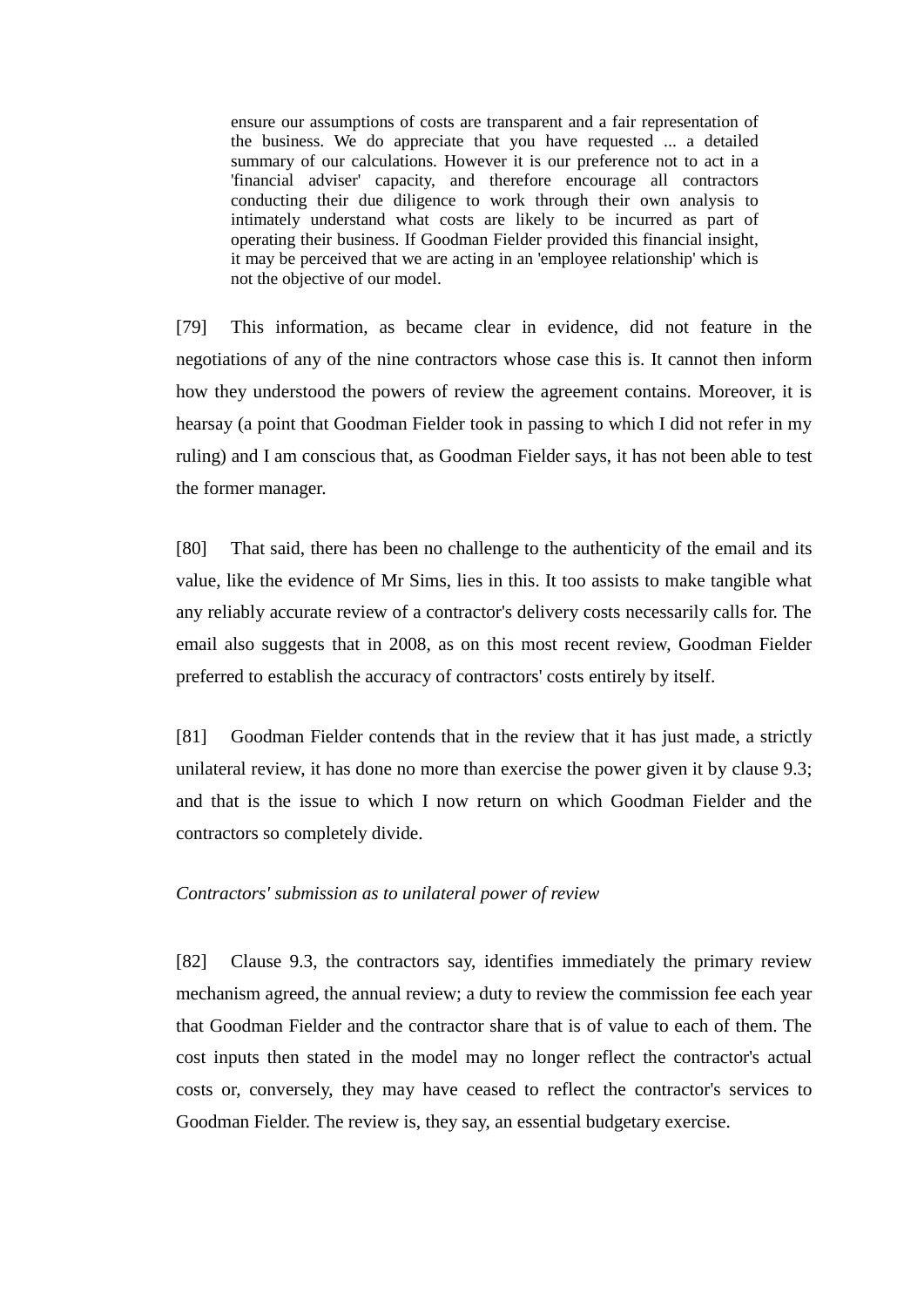[83] While then, the contractors say, Goodman Fielder's unilateral power is conferred by clause 9.3 'in addition' to the duty to make an annual review and may be exercised at 'any time' these apparently expansive words are not to be taken literally. They cannot mean that Goodman Fielder has reserved to itself a full independent power of review. Its power must be a lesser power merely complementing their agreed primary mechanism, the annual review.

[84] Otherwise, the contractors say, Goodman Fielder would be able to rewrite the bargain struck when the agreement was first entered into, or immediately after an annual review. That has to offend public policy, and ordinary commercial sense. It cannot be that Goodman Fielder is able to retain to itself the ability, if it chooses, to deprive a contractor of an, until then, agreed level of income and consequent goodwill.

[85] As a result, the contractors contend, clause 9.3 must confirm that the commission fee and related rates must remain fixed until there has been an annual review; and that after such a review Goodman Fielder may only review unilaterally to ensure that externally imposed costs, not anticipated at the last review, are taken immediately into account.

[86] Furthermore, the contractors say, Goodman Fielder's unilateral power must be exercised in accord with its 'costing model' and, they say, it is important to note, this constraint does not apply to an annual review; a contrast that confirms the priority and flexibility of that primary review and the subordinate and strictly complementary character of Goodman Fielder's unilateral power.

[87] Finally, the contractors say this. To the extent that there is any ambiguity about the scope of Goodman Fielder's unilateral power the contra proferentum rule applies. The contract is solely of Goodman Fielder's devising. The interpretation that best secures the contractors' right to a proper income from their investment and work, and their consequent right to goodwill, has to be preferred.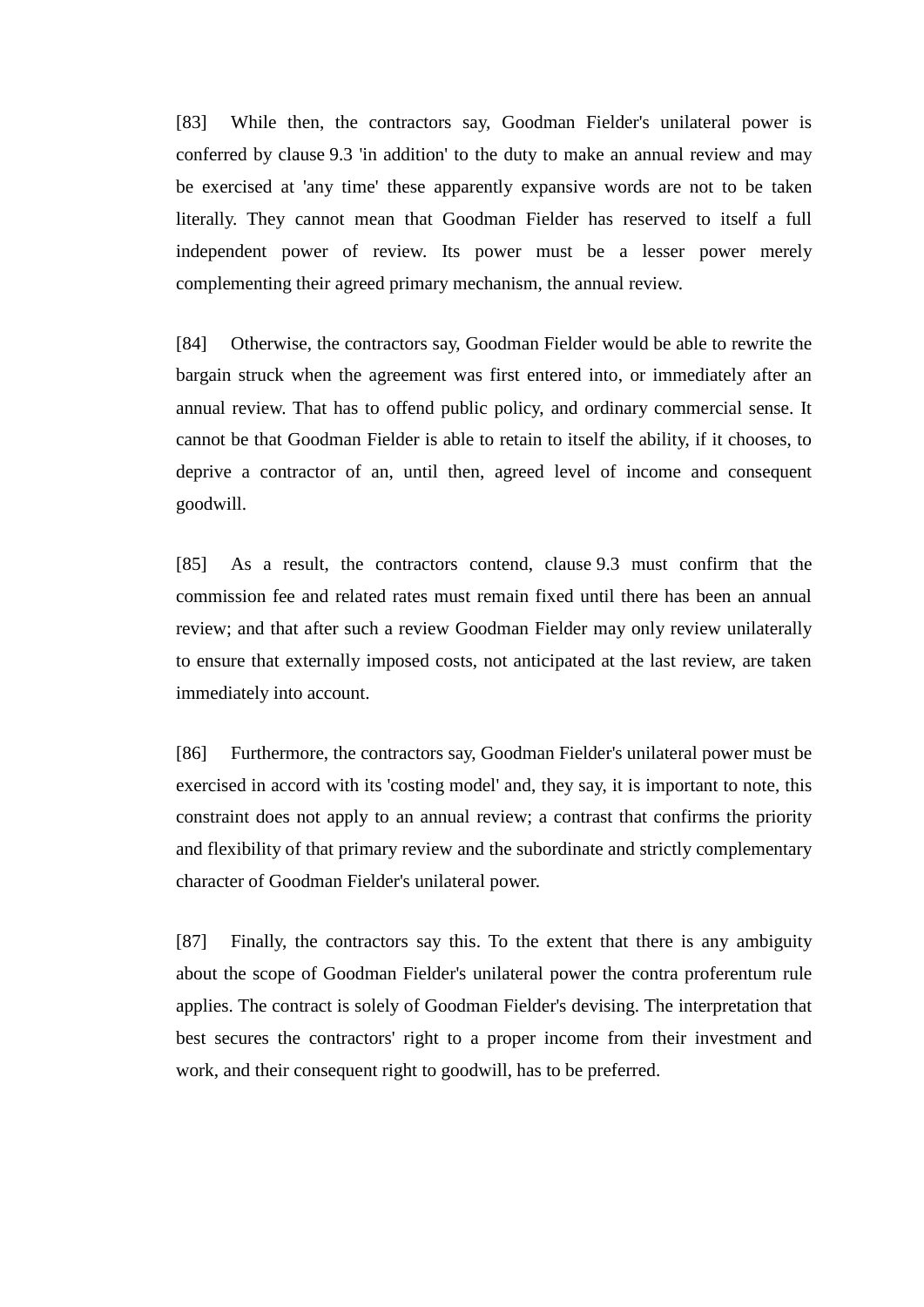#### *Conclusions*

[88] I accept that if, as the contractors say, Goodman Fielder has as complete a unilateral power of review of the commission fee as it contends it has, they are rendered as vulnerable as they say they are. Goodman Fielder's recent exercise of that power, the subject of this case, makes that all too plain. I am unable, however, to accept their interpretation of clause 9.3, which is, I consider, unambiguous.

[89] The unilateral right of review that clause 9.3 reserves to Goodman Fielder is a right 'in addition' to the duty that Goodman Fielder shares with the contractors to undertake an annual review. It is not dependent on there having been an annual review. It is a right able to be exercised, 'at any time during the term of this agreement' and may even be exercised at the same time as an annual review. It is a right, moreover, not merely to review but to 'change' the contractors' cost inputs or rates, subject only to any such 'change' being based on Goodman Fielder's 'costing model'. It is a right, furthermore, to impose the 'change' subject only to notice, and despite the contractors' rights both to raise a dispute and to seek interim curial relief.

[90] It follows that I do not accept that the shared annual review is accorded priority over Goodman Fielder's unilateral power simply because it comes first in clause 9.3, or because it confers a collateral right on each to require such a review. I question as well whether any 'difference or dispute' on an annual review is capable of being resolved under the disputes process except by negotiation or mediation; and thus whether an arbitrator could make a binding award where there is no duty to agree and neither has any power of decision. But I say that with this qualification.

[91] The 2008 cost model is, as I have said, so abstract that there may be some issue what costs it included and whether they were all the costs that were worthy of recognition. Also as to how constant the 'costing model' has remained since 2008, an issue of significance under clause 9.3. These are questions that may be susceptible of arbitration.

[92] The issue with which I am concerned finally, however, is whether Goodman Fielder did exercise its power of unilateral review within its scope and not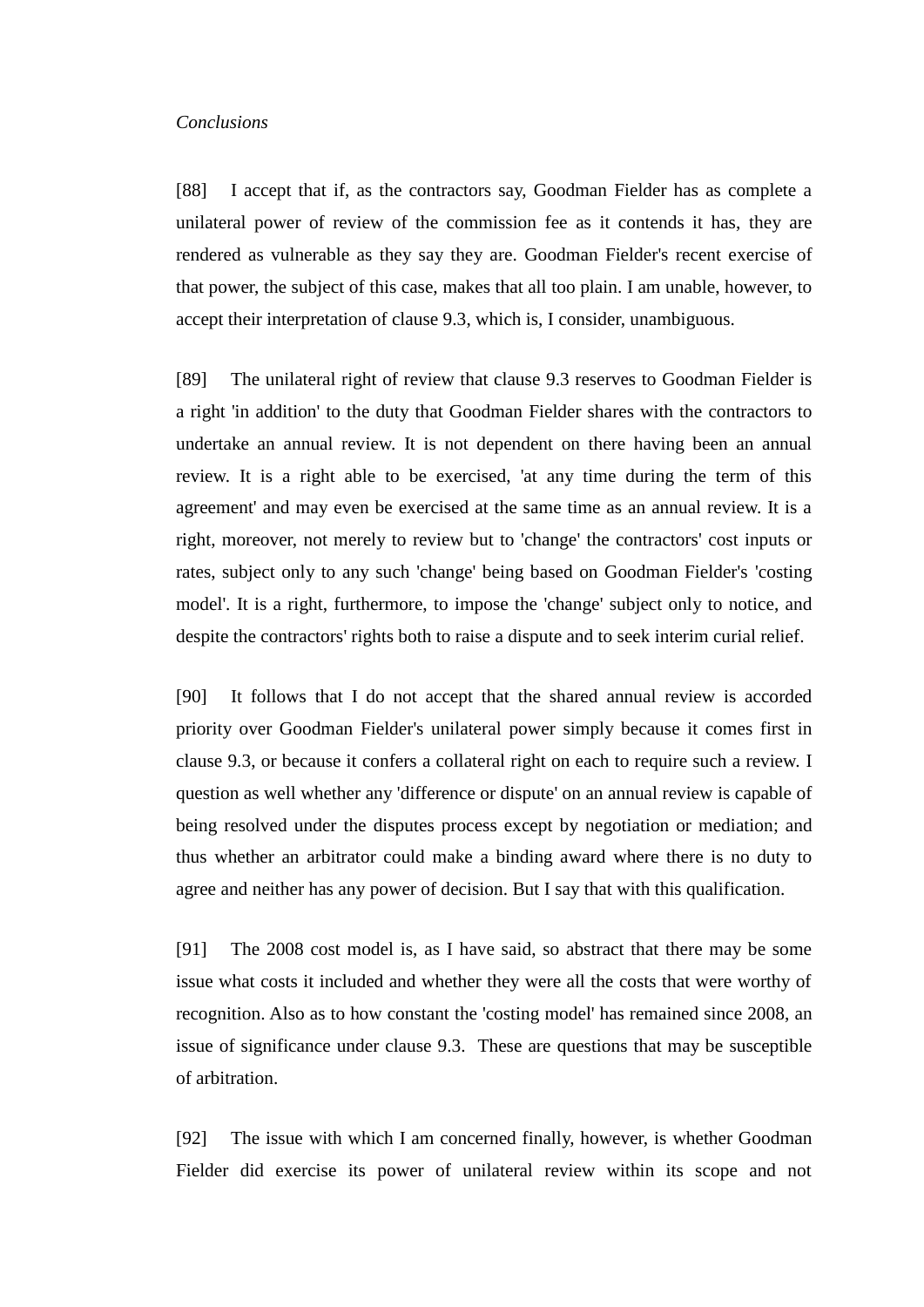maliciously, capriciously or arbitrarily. Though the contractors have not succeeded in their contention that Goodman Fielder is in breach of a fiduciary relationship, it is inherent in their complaint that Goodman Fielder has been arbitrary, if not capricious.

### **Exercise of unilateral power**

[93] The revisions that Goodman Fielder gave notice of in October 2011, the nine contractors say, were of a radical order. Goodman Fielder then proposed to reduce their commission fees by between 14 - 42% and has since proposed to do so by between 11 - 26%. In effect, they say, Goodman Fielder has rewritten their bargains, reducing their income and the value of their goodwill.

[94] At the very least, they say, Goodman Fielder must be under a duty, before completing any such review, to tell them what it proposes to do and why and to give them a chance to respond. Also, when imposing any such change in the face of their dispute, at least to give them a chance to adjust to its magnitude.

[95] Clause 9.3 does not expressly state the purpose of the two forms of review it requires or permits, or the standard with which any review must comply, or the process, except insofar as it requires that the review be made within the confines of the 'costing model'. That can only mean, Goodman Fielder says, that it is a unilateral power able to be exercised just as it is expressed. It does not need to be amplified by any implied duty. Nor is it to be reduced in scope. It is fully intelligible and effective just as it is.

[96] That said, Goodman Fielder does accept that it is unable to exercise this power maliciously, capriciously or arbitrarily and the issue whether it has remained within the scope of the power, in this instance certainly, cannot just be inferred from the letter of the power. That letter must be set against the context of the contract as a whole and in this instance certainly the magnitude of the revision Goodman Fielder has made.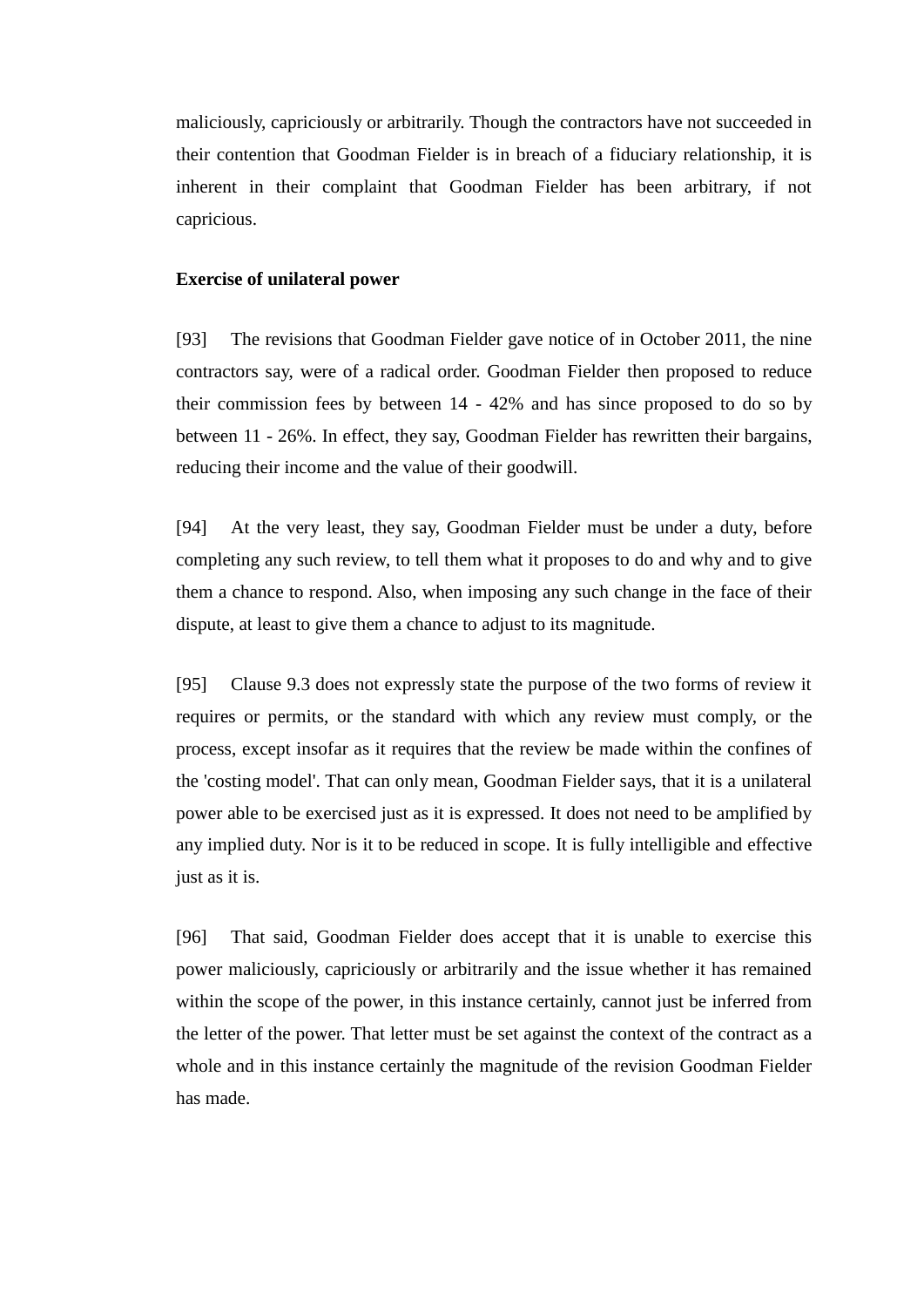[97] Goodman Fielder's power to 'change' the commission fee rates is one, clause 9.3 says, that it may only exercise on a 'review' that is 'based on its costing model'. Clause 9.3 presumes, in other words, that the contractor is entitled to be paid a commission fee paid under the 'costing model' and that is a right incapable of being varied by Goodman Fielder on review. That being so, I consider, Goodman Fielder may only exercise its power to ensure that the calculation is or remains accurate, by correcting any cost input that was once accurate but has ceased to be or by correcting any patent error.

[98] On the evidence I am satisfied that Goodman Fielder did set out to establish accurately what each contractor's actual costs ought to be, not by seeking to establish their actual costs, but by revisiting rather the two assumptions it had made that are so critical to the 'costing model': the distance contractors travel to make deliveries and the time they take to do so and complete merchandising. It concluded, as to these nine contractors, that it had significantly overstated both and therefore reduced their commission fees by the percentages they complain of.

[99] In one sense Goodman Fielder exercised its power of review completely conventionally. The contractors are entitled to be compensated only for their actual costs and entitled only to receive a strictly related margin, and to be paid a wage rate for hours they actually work. But in another sense it was not conventional.

[100] When Goodman Fielder offered these contractors contracts in 2008 or later, it told them what commission fee it was prepared to pay. It disclosed the distance estimate in the 'cost model' it showed them but retained the model. It did not disclose to them the hourly rate. They had to take the offer or leave it. If these nine contractors have since 2008 received any windfall, as Goodman Fielder says they have, that is its sole responsibility. There is some truth to the contractors' point that on this review Goodman Fielder has rewritten their bargain.

[101] Despite that I accept, as I understand the contractors do, that this recent revision was within the scope of Goodman Fielder's power. There can be no question either that Goodman Fielder set out to establish the distances contractors must travel to make deliveries, and the time they must take to complete deliveries and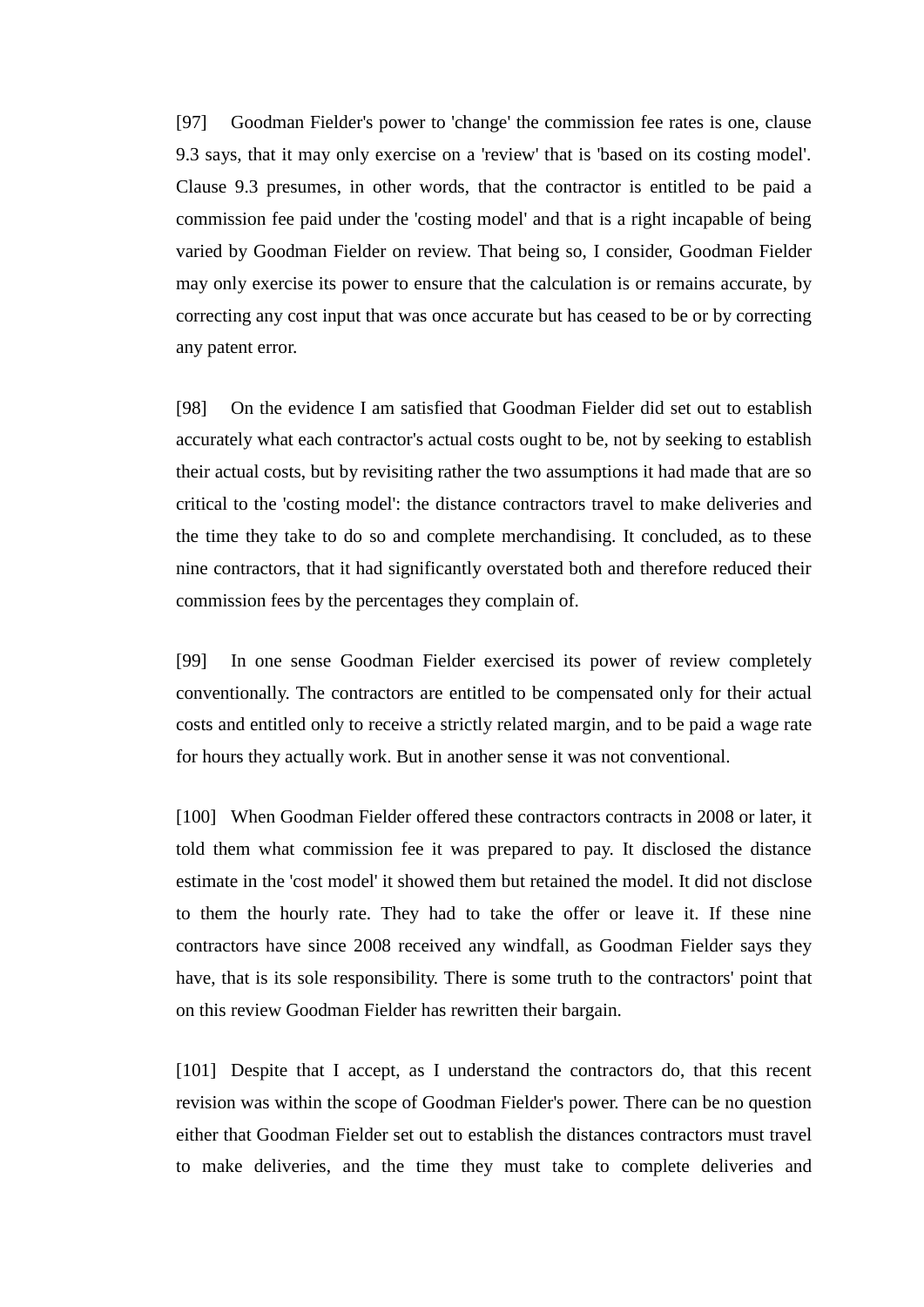merchandising, by means that are objective and are able to be replicated and verified. Those means were not capricious.

[102] Goodman Fielder's assumptions, by contrast, were and remain contestable. While some contractors accepted, or did not challenge, Goodman Fielder's distance calculations, all or most contested Goodman Fielder's assumptions about the distances they travel and why and the hours they work and why. Goodman Fielder has accepted that it may need to revisit some of those assumptions with the contractors. That in part is why it has undertaken to make with them a first annual review.

[103] This demonstrates to my mind that, though Goodman Fielder's right of review is unilateral, it cannot be exercised consistently with its purpose, to ensure the costing model calculation is accurate, without engaging the contractor. An entirely unilateral review will always carry the risk of being inaccurate and indeed arbitrary. Goodman Fielder, I conclude, has to be subject to an implied duty to give the contractor notice of the review as it is being made, to explain what is proposed, to enable the contractor to respond and only then, in the light of the contractor's response, to make its decision.

[104] This duty will not be onerous where the adjustment Goodman Fielder proposes is self evident, like an increase in road user charges, or is minor. But where, as is the case here, the revision proposed is radical, the level of consultation would have to be commensurate. And that also applies, I consider, to the issue of notice.

[105] Clause 9.3 calls for no more than simple notice and that may be all that will be called for where the change is self evident or minor. Where, as here, however, it is radical Goodman Fielder, I consider, must be under an implied duty to allow the contractor sufficient time, before the change takes effect, to assess it and to adjust to it or to consider its options. That does not mean to say that the change must await the outcome of the disputes process.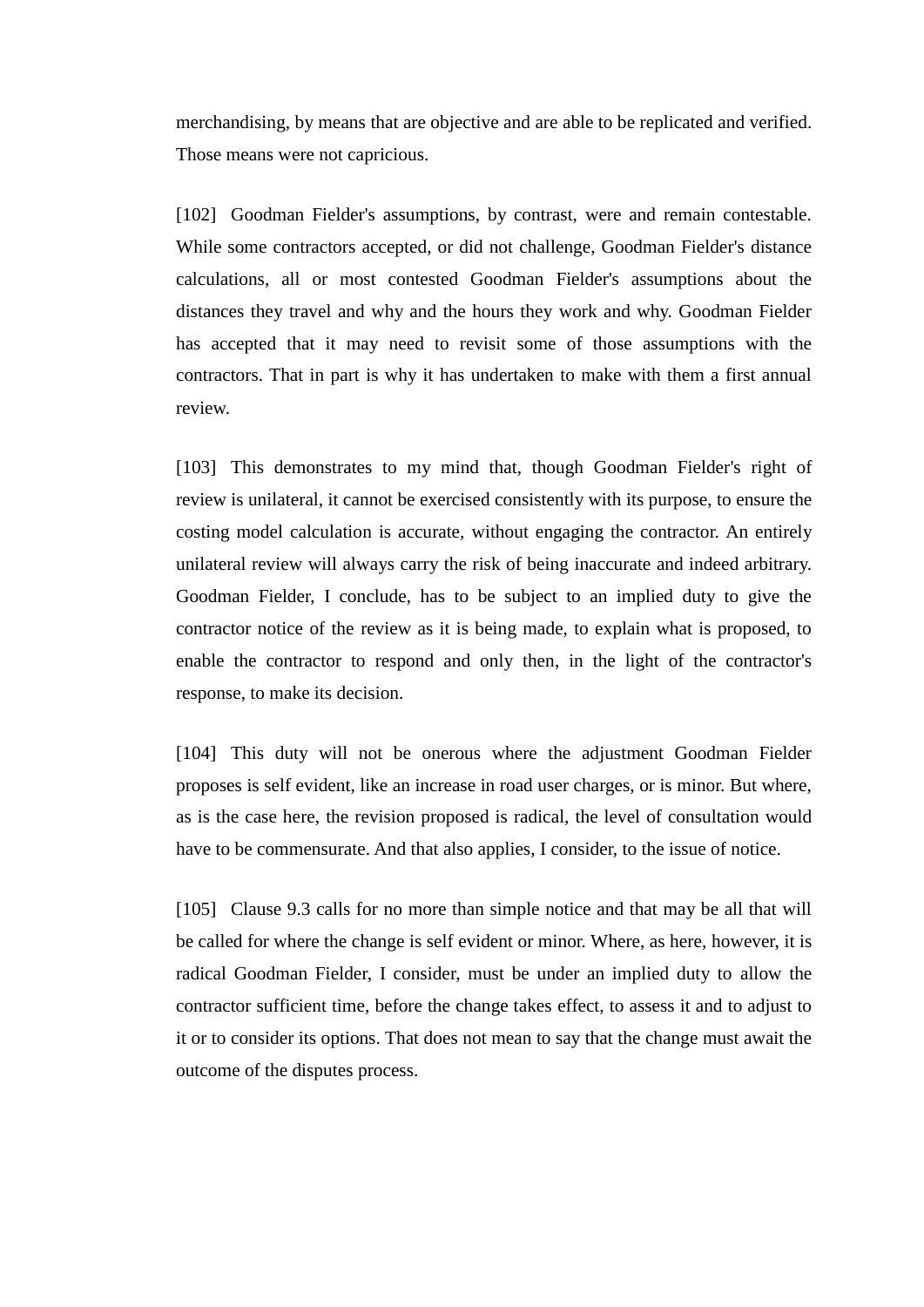### **Relief**

[106] The contractors are entitled to some but not all the declarations that they seek as to the two forms of review and so, in concluding this decision, I intend to do no more than to summarise, very broadly, the effect of clause 9.3 as I have found it to be.

[107] There must be, as the contractors say, a review of each contractor's commission fee each year unless the contractor and Goodman Fielder agree that none is called for. This review must, as they say also, at a minimum, involve an exchange of proposals as to the rates to apply for the following year accompanied by an exchange of sufficient information.

[108] This review may, as the contractors say, extend to all inputs, including the wage rates. It may only extend to the margin, which is an element of the costing formula, if the parties choose because that is beyond the scope of the review. So too any variation to the cost model categories, assuming they can be established reliably.

[109] Where on an annual review the contractor seeks a variation to an input with which Goodman Fielder disagrees, the input will remain as it is, even where that gives rise to a dispute under the agreement. Whether the input is to vary will depend on the outcome of the disputes process. Where, by contrast, Goodman Fielder seeks a variation the contractors dispute, it may impose the variation in exercise of its unilateral power of review, which it may exercise at any time, and any change it makes will take effect even if disputed, subject to this.

[110] Where Goodman Fielder decides on a unilateral review to vary an input it may not do so until it has given the contractor notice of the proposed change and the reasons why and the contractor has had a reasonable opportunity to respond and Goodman Fielder has considered the response. Where Goodman Fielder does decide to make a change the extent of the notice that it gives the contractor will depend on how significant the change is. Where the change is insignificant the notice may be formal only but where, as is the case here, the change is significant the notice will need to be commensurate.